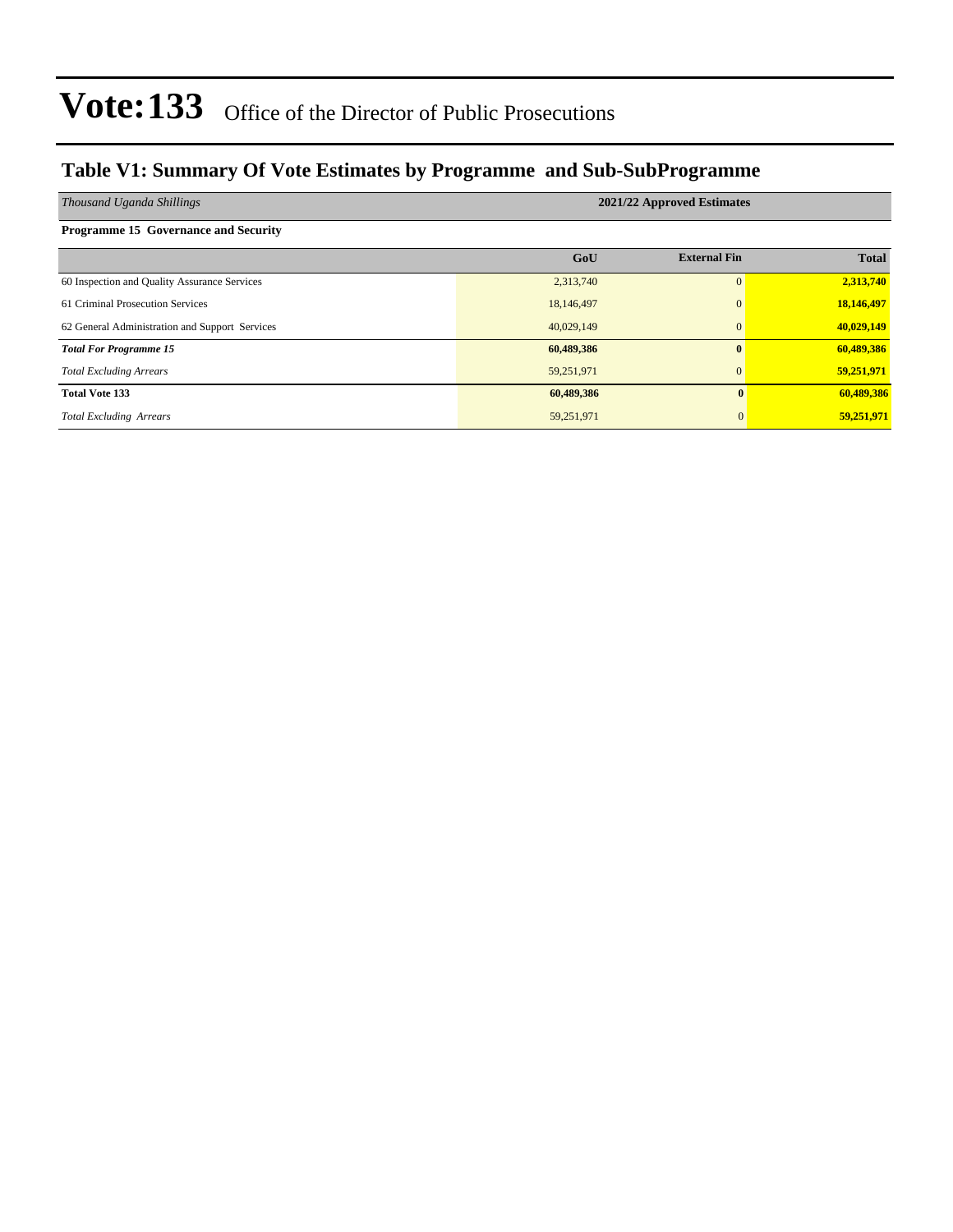### **Table V2: Summary Of Vote Estimates by Sub-SubProgramme,Department and Project**

| Thousand Uganda Shillings                                                 |                  | 2020/21 Approved Budget<br>2021/22 Approved Estimates |                  |              |             |                               |              |  |
|---------------------------------------------------------------------------|------------------|-------------------------------------------------------|------------------|--------------|-------------|-------------------------------|--------------|--|
| <b>Sub-SubProgramme 60 Inspection and Quality Assurance Services</b>      |                  |                                                       |                  |              |             |                               |              |  |
| <b>Recurrent Budget Estimates</b>                                         | <b>Wage</b>      | Non-Wage                                              | <b>AIA</b>       | <b>Total</b> | <b>Wage</b> | <b>Non-Wage</b>               | <b>Total</b> |  |
| 06 Internal Audit                                                         | 30,644           | 200,755                                               | $\boldsymbol{0}$ | 231,399      | 30,644      | 300,755                       | 331,399      |  |
| 18 Inspection and Quality Assurance                                       | 530,090          | 450,001                                               | $\mathbf{0}$     | 980,091      | 530,090     | 450,001                       | 980,091      |  |
| 19 Research and Training                                                  | 340,139          | 662,111                                               | $\boldsymbol{0}$ | 1,002,250    | 340,139     | 662,111                       | 1,002,250    |  |
| <b>Total Recurrent Budget Estimates for Sub-</b><br><b>SubProgramme</b>   | 900,873          | 1,312,867                                             | $\bf{0}$         | 2,213,741    | 900,873     | 1,412,867                     | 2,313,740    |  |
|                                                                           | GoU              | <b>External Fin</b>                                   | <b>AIA</b>       | <b>Total</b> | GoU         | <b>External Fin</b>           | <b>Total</b> |  |
| <b>Total For Sub-SubProgramme 60</b>                                      | 2,213,741        | $\bf{0}$                                              | $\bf{0}$         | 2,213,741    | 2,313,740   | $\bf{0}$                      | 2,313,740    |  |
| <b>Total Excluding Arrears</b>                                            | 2,213,741        | $\boldsymbol{0}$                                      | $\boldsymbol{0}$ | 2,213,741    | 2,313,740   | $\mathbf{0}$                  | 2,313,740    |  |
| <b>Sub-SubProgramme 61 Criminal Prosecution Services</b>                  |                  |                                                       |                  |              |             |                               |              |  |
| <b>Recurrent Budget Estimates</b>                                         | <b>Wage</b>      | Non-Wage                                              | <b>AIA</b>       | <b>Total</b> | <b>Wage</b> | <b>Non-Wage</b>               | <b>Total</b> |  |
| 11 Land crimes                                                            | 1,450,000        | 1,300,000                                             | $\boldsymbol{0}$ | 2,750,000    | 1,450,000   | 1,300,000                     | 2,750,000    |  |
| 12 Anti-Corruption                                                        | 1,500,000        | 1,690,000                                             | $\boldsymbol{0}$ | 3,190,000    | 1,500,000   | 2,490,000                     | 3,990,000    |  |
| 13 International Crimes                                                   | 1,450,000        | 1,450,000                                             | $\bf{0}$         | 2,900,000    | 1,450,000   | 2,450,000                     | 3,900,000    |  |
| 14 Gender, Children & Sexual(GC & S) offences                             | 1,400,000        | 1,310,000                                             | $\boldsymbol{0}$ | 2,710,000    | 1,400,000   | 2,010,000                     | 3,410,000    |  |
| 15 General Casework                                                       | 1,450,000        | 1,020,000                                             | $\boldsymbol{0}$ | 2,470,000    | 1,483,422   | 1,020,000                     | 2,503,422    |  |
| 16 Appeals & Miscellaneous Applications                                   | 1,101,075        | 492,000                                               | $\boldsymbol{0}$ | 1,593,075    | 1,101,075   | 492,000                       | 1,593,075    |  |
| <b>Total Recurrent Budget Estimates for Sub-</b><br><b>SubProgramme</b>   | 8,351,075        | 7,262,000                                             | $\bf{0}$         | 15,613,075   | 8,384,497   | 9,762,000                     | 18,146,497   |  |
|                                                                           | GoU              | <b>External Fin</b>                                   | <b>AIA</b>       | <b>Total</b> | GoU         | <b>External Fin</b>           | <b>Total</b> |  |
| <b>Total For Sub-SubProgramme 61</b>                                      | 15,613,075       | $\bf{0}$                                              | $\bf{0}$         | 15,613,075   | 18,146,497  | $\bf{0}$                      | 18,146,497   |  |
| <b>Total Excluding Arrears</b>                                            | 15,613,075       | $\boldsymbol{0}$                                      | $\boldsymbol{0}$ | 15,613,075   | 18,146,497  | $\mathbf{0}$                  | 18,146,497   |  |
| Sub-SubProgramme 62 General Administration and Support Services           |                  |                                                       |                  |              |             |                               |              |  |
| <b>Recurrent Budget Estimates</b>                                         | <b>Wage</b>      | <b>Non-Wage</b>                                       | <b>AIA</b>       | <b>Total</b> | <b>Wage</b> | <b>Non-Wage</b>               | <b>Total</b> |  |
| 07 Finance and Administration                                             | 1,500,000        | 11,513,107                                            | $\boldsymbol{0}$ | 13,013,107   | 1,500,000   | 11,153,713                    | 12,653,713   |  |
| 08 Field Operations                                                       | 5,770,200        | 2,425,360                                             | $\boldsymbol{0}$ | 8,195,560    | 5,770,200   | 2,425,360                     | 8,195,560    |  |
| 09 Information and Communication Technology                               | 104,800          | 1,400,304                                             | $\boldsymbol{0}$ | 1,505,104    | 104,800     | 3,197,310                     | 3,302,110    |  |
| 10 Witness Protection and Victims Empowerment                             | 125,000          | 1,450,000                                             | $\bf{0}$         | 1,575,000    | 125,000     | 2,000,000                     | 2,125,000    |  |
| 17 International Cooperation                                              | 130,000          | 330,000                                               | $\boldsymbol{0}$ | 460,000      | 130,000     | 330,000                       | 460,000      |  |
| <b>Total Recurrent Budget Estimates for Sub-</b><br><b>SubProgramme</b>   | 7,630,000        | 17,118,771                                            | $\bf{0}$         | 24,748,771   | 7,630,000   | 19,106,383                    | 26,736,383   |  |
| Development Budget Estimates                                              | <b>GoU Dev't</b> | <b>External Fin</b>                                   | <b>AIA</b>       | <b>Total</b> |             | <b>GoU Dev't External Fin</b> | <b>Total</b> |  |
| 1346 Enhancing Prosecution Services for all (EPSFA)                       | 600,000          | $\boldsymbol{0}$                                      | $\boldsymbol{0}$ | 600,000      | 2,800,000   | $\boldsymbol{0}$              | 2,800,000    |  |
| 1645 Retooling of Office of the Director of Public<br>Prosecutions        | 5,255,351        | $\boldsymbol{0}$                                      | $\boldsymbol{0}$ | 5,255,351    | 10,492,766  | $\mathbf{0}$                  | 10,492,766   |  |
| <b>Total Development Budget Estimates for Sub-</b><br><b>SubProgramme</b> | 5,855,351        | $\pmb{0}$                                             | $\bf{0}$         | 5,855,351    | 13,292,766  | $\bf{0}$                      | 13,292,766   |  |
|                                                                           | GoU              | <b>External Fin</b>                                   | <b>AIA</b>       | <b>Total</b> | GoU         | <b>External Fin</b>           | <b>Total</b> |  |
| <b>Total For Sub-SubProgramme 62</b>                                      | 30,604,122       | 0                                                     | $\bf{0}$         | 30,604,122   | 40,029,149  | $\bf{0}$                      | 40,029,149   |  |
| <b>Total Excluding Arrears</b>                                            | 30,604,122       | $\boldsymbol{0}$                                      | $\boldsymbol{0}$ | 30,604,122   | 38,791,734  | $\mathbf{0}$                  | 38,791,734   |  |
| <b>Total Vote 133</b>                                                     | 48,430,938       | $\pmb{0}$                                             | $\bf{0}$         | 48,430,938   | 60,489,386  | $\boldsymbol{0}$              | 60,489,386   |  |
| <b>Total Excluding Arrears</b>                                            | 48,430,938       | $\boldsymbol{0}$                                      | $\boldsymbol{0}$ | 48,430,938   | 59,251,971  | $\mathbf{0}$                  | 59,251,971   |  |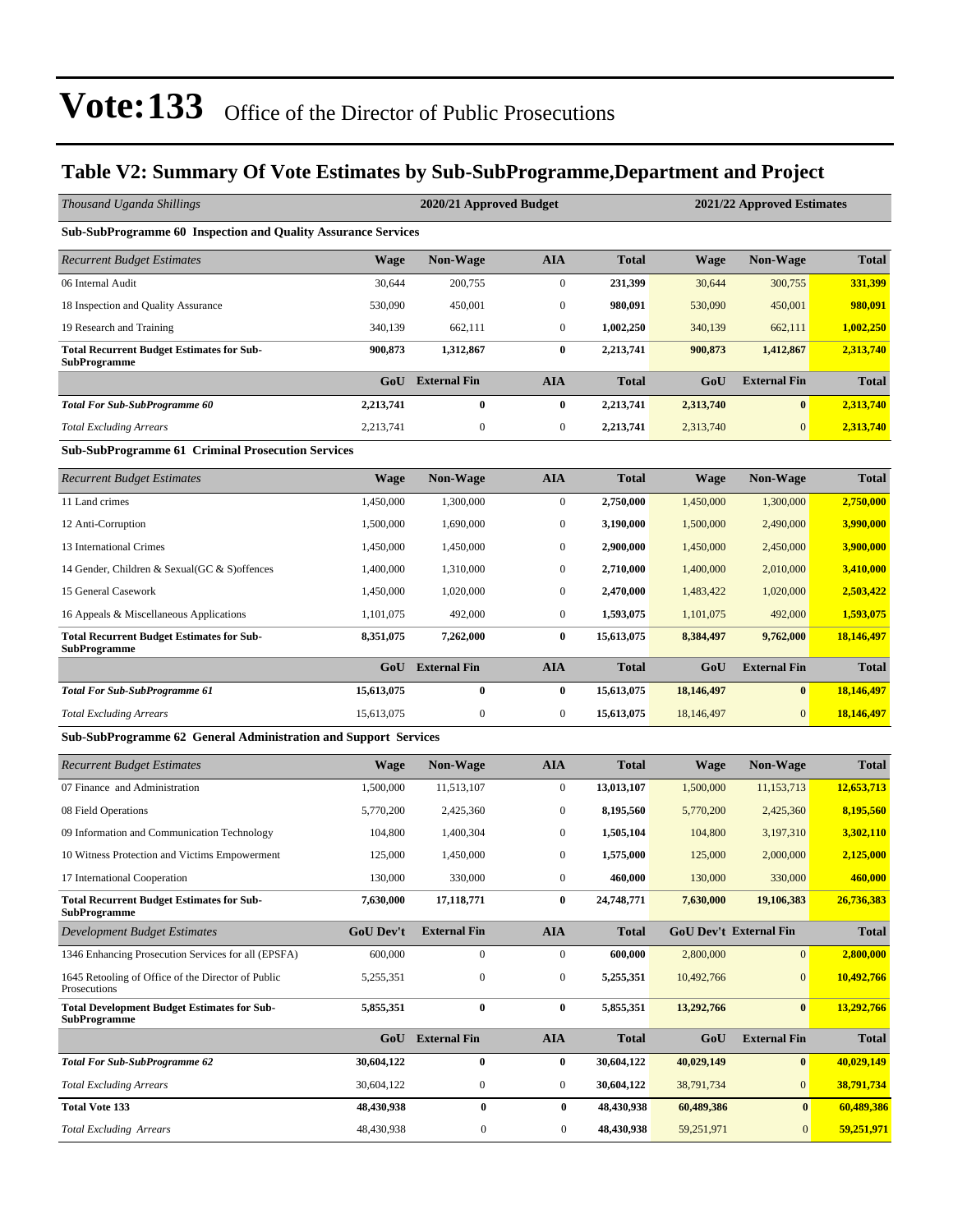### **Table V3: Summary Vote Estimates by Item**

| Thousand Uganda Shillings                                     |                  | 2020/21 Approved Budget<br>2021/22 Approved Estimates |            |              |            |                     |              |
|---------------------------------------------------------------|------------------|-------------------------------------------------------|------------|--------------|------------|---------------------|--------------|
|                                                               | GoU              | <b>External Fin</b>                                   | <b>AIA</b> | <b>Total</b> | GoU        | <b>External Fin</b> | <b>Total</b> |
| <b>Employees, Goods and Services (Outputs Provided)</b>       | 47,230,938       | $\bf{0}$                                              | $\bf{0}$   | 47,230,938   | 51,851,971 | $\bf{0}$            | 51,851,971   |
| 211101 General Staff Salaries                                 | 16,611,948       | $\bf{0}$                                              | $\bf{0}$   | 16,611,948   | 16,645,370 | $\bf{0}$            | 16,645,370   |
| 211103 Allowances (Inc. Casuals, Temporary)                   | 1,555,087        | $\bf{0}$                                              | $\bf{0}$   | 1,555,087    | 4,497,170  | $\bf{0}$            | 4,497,170    |
| 211104 Statutory salaries                                     | 270,000          | $\bf{0}$                                              | $\bf{0}$   | 270,000      | 270,000    | $\bf{0}$            | 270,000      |
| 212102 Pension for General Civil Service                      | 329,878          | $\bf{0}$                                              | $\bf{0}$   | 329,878      | 396,257    | $\bf{0}$            | 396,257      |
| 213001 Medical expenses (To employees)                        | 120,000          | $\bf{0}$                                              | $\bf{0}$   | 120,000      | 300,000    | $\bf{0}$            | 300,000      |
| 213002 Incapacity, death benefits and funeral expenses        | 214,052          | $\bf{0}$                                              | $\bf{0}$   | 214,052      | 214,052    | $\bf{0}$            | 214,052      |
| 213004 Gratuity Expenses                                      | 703,208          | $\bf{0}$                                              | $\bf{0}$   | 703,208      | 51,670     | $\bf{0}$            | 51,670       |
| 221001 Advertising and Public Relations                       | 49,092           | $\bf{0}$                                              | $\bf{0}$   | 49,092       | 69,399     | $\bf{0}$            | 69,399       |
| 221002 Workshops and Seminars                                 | 147,853          | $\bf{0}$                                              | $\bf{0}$   | 147,853      | 40,812     | $\bf{0}$            | 40,812       |
| 221003 Staff Training                                         | 511,807          | $\bf{0}$                                              | $\bf{0}$   | 511,807      | 726,144    | $\bf{0}$            | 726,144      |
| 221006 Commissions and related charges                        | 200,000          | $\bf{0}$                                              | $\bf{0}$   | 200,000      | 50,000     | $\bf{0}$            | 50,000       |
| 221007 Books, Periodicals & Newspapers                        | 28,308           | $\bf{0}$                                              | $\bf{0}$   | 28,308       | 28,308     | $\bf{0}$            | 28,308       |
| 221008 Computer supplies and Information Technology<br>(TT)   | 200,000          | $\bf{0}$                                              | $\bf{0}$   | 200,000      | 560,000    | $\bf{0}$            | 560,000      |
| 221009 Welfare and Entertainment                              | 679,505          | $\bf{0}$                                              | $\bf{0}$   | 679,505      | 806,118    | $\bf{0}$            | 806,118      |
| 221011 Printing, Stationery, Photocopying and Binding         | 1,652,474        | $\bf{0}$                                              | $\bf{0}$   | 1,652,474    | 3,194,248  | $\bf{0}$            | 3,194,248    |
| 221012 Small Office Equipment                                 | 350,000          | $\bf{0}$                                              | $\bf{0}$   | 350,000      | 250,000    | $\bf{0}$            | 250,000      |
| 221016 IFMS Recurrent costs                                   | 263,133          | $\bf{0}$                                              | $\bf{0}$   | 263,133      | 403,133    | $\bf{0}$            | 403,133      |
| 221017 Subscriptions                                          | 153,011          | $\bf{0}$                                              | $\bf{0}$   | 153,011      | 153,011    | $\bf{0}$            | 153,011      |
| 221020 IPPS Recurrent Costs                                   | 150,000          | $\bf{0}$                                              | $\bf{0}$   | 150,000      | 300,000    | $\bf{0}$            | 300,000      |
| 222001 Telecommunications                                     | 252,000          | $\bf{0}$                                              | $\bf{0}$   | 252,000      | 481,670    | $\bf{0}$            | 481,670      |
| 222003 Information and communications technology<br>(ICT)     | 3,958,096        | $\bf{0}$                                              | $\bf{0}$   | 3,958,096    | 5,958,096  | $\bf{0}$            | 5,958,096    |
| 223001 Property Expenses                                      | 120,000          | $\bf{0}$                                              | $\bf{0}$   | 120,000      | 120,000    | $\bf{0}$            | 120,000      |
| 223003 Rent – (Produced Assets) to private entities           | 2,477,975        | $\bf{0}$                                              | $\bf{0}$   | 2,477,975    | 2,800,000  | $\bf{0}$            | 2,800,000    |
| 223004 Guard and Security services                            | 723,832          | 0                                                     | $\bf{0}$   | 723,832      | 723,832    | $\bf{0}$            | 723,832      |
| 223005 Electricity                                            | 320,143          | $\bf{0}$                                              | $\bf{0}$   | 320,143      | 418,200    | $\bf{0}$            | 418,200      |
| 223006 Water                                                  | 67,950           | 0                                                     | $\bf{0}$   | 67,950       | 63,000     | $\bf{0}$            | 63,000       |
| 224003 Classified Expenditure                                 | 8,705,829        | $\bf{0}$                                              | $\bf{0}$   | 8,705,829    | 4,486,803  | $\bf{0}$            | 4,486,803    |
| 224004 Cleaning and Sanitation                                | 25,231           | 0                                                     | $\bf{0}$   | 25,231       | 50,000     | $\pmb{0}$           | 50,000       |
| 225001 Consultancy Services- Short term                       | 420,000          | 0                                                     | $\bf{0}$   | 420,000      | $\bf{0}$   | $\bf{0}$            | $\bf{0}$     |
| 227001 Travel inland                                          | 1,548,293        | $\bf{0}$                                              | $\bf{0}$   | 1,548,293    | 3,435,391  | $\bf{0}$            | 3,435,391    |
| 227002 Travel abroad                                          | 801,364          | 0                                                     | $\bf{0}$   | 801,364      | 187,975    | $\bf{0}$            | 187,975      |
| 227004 Fuel, Lubricants and Oils                              | 1,697,498        | $\bf{0}$                                              | $\bf{0}$   | 1,697,498    | 2,281,528  | $\bf{0}$            | 2,281,528    |
| 228002 Maintenance - Vehicles                                 | 1,463,370        | $\bf{0}$                                              | $\bf{0}$   | 1,463,370    | 1,309,784  | $\bf{0}$            | 1,309,784    |
| 228003 Maintenance - Machinery, Equipment $&$<br>Furniture    | 220,000          | $\bf{0}$                                              | $\bf{0}$   | 220,000      | 220,000    | $\bf{0}$            | 220,000      |
| 281504 Monitoring, Supervision & Appraisal of Capital<br>work | 240,000          | $\bf{0}$                                              | $\bf{0}$   | 240,000      | 360,000    | $\bf{0}$            | 360,000      |
| <b>Investment (Capital Purchases)</b>                         | 1,200,000        | $\bf{0}$                                              | $\bf{0}$   | 1,200,000    | 7,400,000  | $\bf{0}$            | 7,400,000    |
| 312101 Non-Residential Buildings                              | 900,000          | $\bf{0}$                                              | $\bf{0}$   | 900,000      | 3,100,000  | $\bf{0}$            | 3,100,000    |
| 312201 Transport Equipment                                    | $\boldsymbol{0}$ | $\bf{0}$                                              | $\bf{0}$   | 0            | 4,000,000  | $\bf{0}$            | 4,000,000    |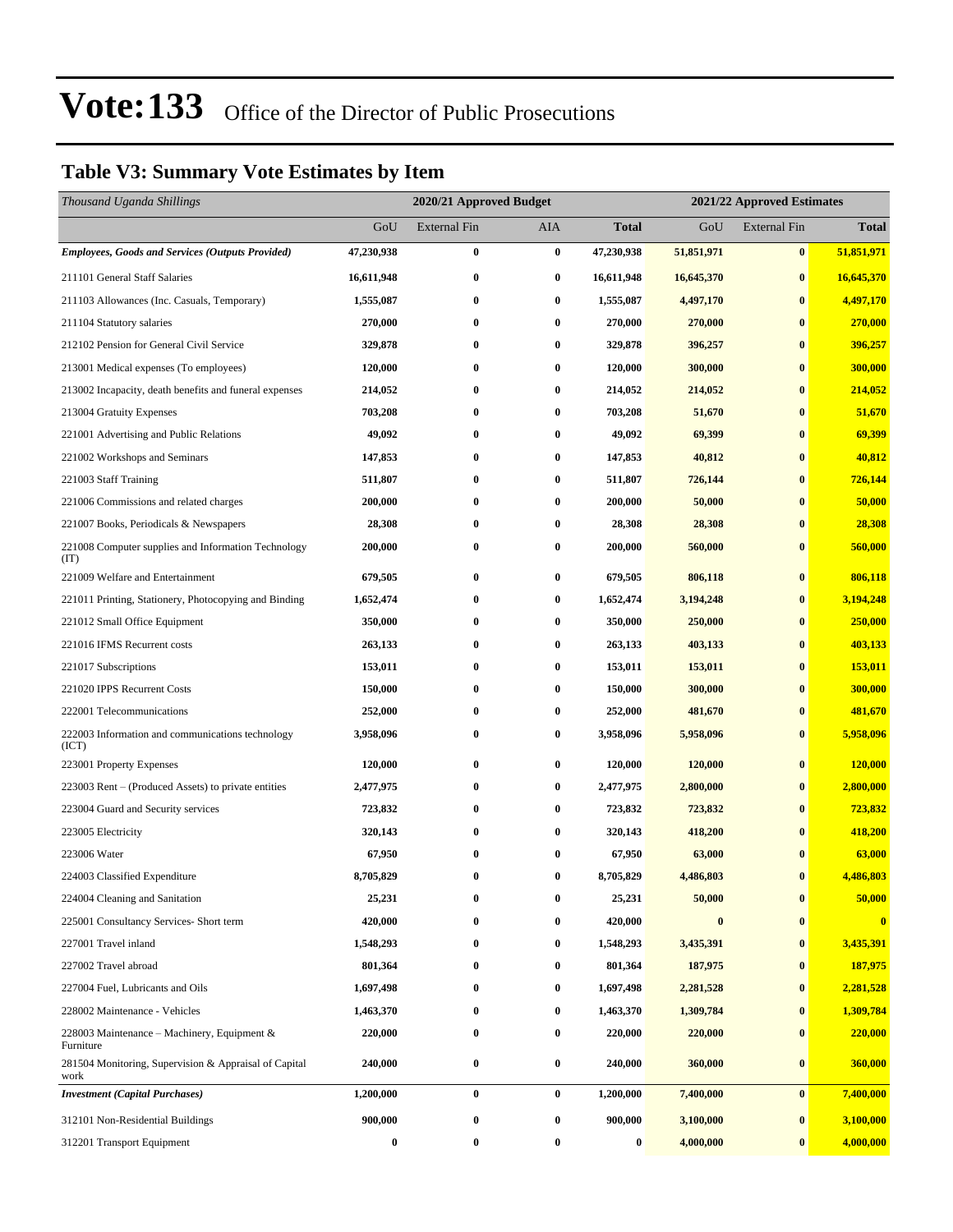| 312203 Furniture & Fixtures         | 300,000    | 0 | 300,000    | 300,000    | $\mathbf{0}$ | 300,000    |
|-------------------------------------|------------|---|------------|------------|--------------|------------|
| <b>Arrears</b>                      | 0          | 0 | $\bf{0}$   | 1,237,415  | $\mathbf{0}$ | 1,237,415  |
| 321605 Domestic arrears (Budgeting) | 0          | 0 | $\bf{0}$   | 1,237,415  | $\mathbf{0}$ | 1,237,415  |
| <b>Grand Total Vote 133</b>         | 48.430.938 | 0 | 48.430.938 | 60,489,386 | $\mathbf{0}$ | 60,489,386 |
| <b>Total Excluding Arrears</b>      | 48,430,938 | 0 | 48,430,938 | 59,251,971 |              | 59,251,971 |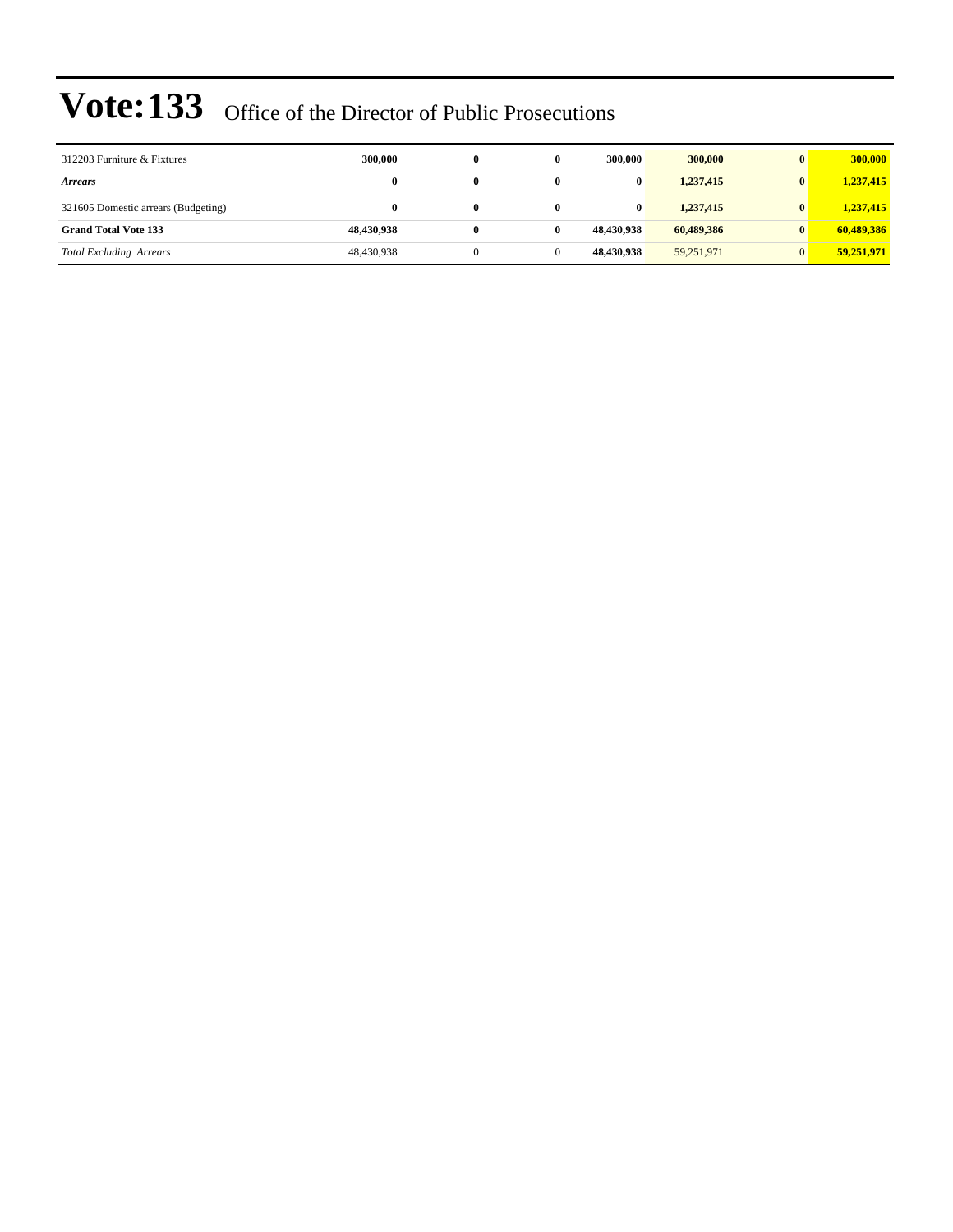### **Table V4: Detailed Estimates by Sub-SubProgramme, Department,Project and Budget Output and Item**

### *Sub-SubProgrammme 60 Inspection and Quality Assurance Services*

*Recurrent Budget Estimates*

| Department 06 Internal Audit                |                         |              |                |              |                            |              |              |
|---------------------------------------------|-------------------------|--------------|----------------|--------------|----------------------------|--------------|--------------|
| Thousand Uganda Shillings                   | 2020/21 Approved Budget |              |                |              | 2021/22 Approved Estimates |              |              |
| <b>Outputs Provided</b>                     | Wage                    | Non Wage     | AIA            | <b>Total</b> | Wage                       | Non Wage     | <b>Total</b> |
| <b>Budget Output 126006 Internal Audit</b>  |                         |              |                |              |                            |              |              |
| 211101 General Staff Salaries               | 30,644                  | $\mathbf{0}$ | $\overline{0}$ | 30,644       | 30,644                     | $\mathbf{0}$ | 30,644       |
| 211103 Allowances (Inc. Casuals, Temporary) | $\overline{0}$          | 30,600       | $\overline{0}$ | 30,600       | $\mathbf{0}$               | 30,600       | 30,600       |
| 221003 Staff Training                       | $\mathbf{0}$            | 30,000       | $\overline{0}$ | 30,000       | $\mathbf{0}$               | 30,000       | 30,000       |
| 221009 Welfare and Entertainment            | $\mathbf{0}$            | 11,656       | $\overline{0}$ | 11,656       | $\mathbf{0}$               | 11,656       | 11,656       |
| 227001 Travel inland                        | $\mathbf{0}$            | 78,000       | $\overline{0}$ | 78,000       | $\mathbf{0}$               | 170,000      | 170,000      |
| 227002 Travel abroad                        | $\mathbf{0}$            | 12,000       | $\overline{0}$ | 12,000       | $\mathbf{0}$               | $\mathbf{0}$ | $\mathbf{0}$ |
| 227004 Fuel, Lubricants and Oils            | $\mathbf{0}$            | 38,499       | $\overline{0}$ | 38,499       | $\mathbf{0}$               | 58,499       | 58,499       |
| <b>Total Cost of Budget Output 06</b>       | 30,644                  | 200,755      | 0              | 231,399      | 30,644                     | 300,755      | 331,399      |
| <b>Total Cost Of Outputs Provided</b>       | 30,644                  | 200,755      | $\bf{0}$       | 231,399      | 30,644                     | 300,755      | 331,399      |
| <b>Total Cost for Department 06</b>         | 30,644                  | 200,755      | $\bf{0}$       | 231,399      | 30,644                     | 300,755      | 331,399      |
| <b>Total Excluding Arrears</b>              | 30,644                  | 200,755      | $\overline{0}$ | 231,399      | 30,644                     | 300,755      | 331,399      |

### **Department 18 Inspection and Quality Assurance**

| Thousand Uganda Shillings                                    |                | 2020/21 Approved Budget |                |              | 2021/22 Approved Estimates |              |              |
|--------------------------------------------------------------|----------------|-------------------------|----------------|--------------|----------------------------|--------------|--------------|
| <b>Outputs Provided</b>                                      | Wage           | Non Wage                | <b>AIA</b>     | <b>Total</b> | Wage                       | Non Wage     | <b>Total</b> |
| <b>Budget Output 126005 Inspection and Quality Assurance</b> |                |                         |                |              |                            |              |              |
| 211101 General Staff Salaries                                | 530,090        | $\mathbf{0}$            | $\overline{0}$ | 530,090      | 530,090                    | $\mathbf{0}$ | 530,090      |
| 221009 Welfare and Entertainment                             | $\bf{0}$       | 88,154                  | $\overline{0}$ | 88,154       | $\boldsymbol{0}$           | 88,154       | 88,154       |
| 221011 Printing, Stationery, Photocopying and Binding        | $\overline{0}$ | 123,000                 | $\overline{0}$ | 123,000      | $\mathbf{0}$               | 123,000      | 123,000      |
| 227001 Travel inland                                         | $\mathbf{0}$   | 16,757                  | $\overline{0}$ | 16,757       | $\boldsymbol{0}$           | 16,757       | 16,757       |
| 227004 Fuel, Lubricants and Oils                             | $\overline{0}$ | 157,806                 | $\overline{0}$ | 157,806      | $\mathbf{0}$               | 157,806      | 157,806      |
| 228002 Maintenance - Vehicles                                | $\mathbf{0}$   | 64,284                  | $\overline{0}$ | 64,284       | $\mathbf{0}$               | 64,284       | 64,284       |
| <b>Total Cost of Budget Output 05</b>                        | 530,090        | 450,001                 | 0              | 980,091      | 530,090                    | 450,001      | 980,091      |
| <b>Total Cost Of Outputs Provided</b>                        | 530,090        | 450,001                 | $\bf{0}$       | 980,091      | 530,090                    | 450,001      | 980,091      |
| <b>Total Cost for Department 18</b>                          | 530,090        | 450,001                 | $\bf{0}$       | 980,091      | 530,090                    | 450,001      | 980,091      |
| <b>Total Excluding Arrears</b>                               | 530,090        | 450,001                 | $\overline{0}$ | 980,091      | 530,090                    | 450,001      | 980,091      |
| .<br><b>POSTA</b> 1999                                       |                |                         |                |              |                            |              |              |

### **Department 19 Research and Training**

| Thousand Uganda Shillings                                      |              | 2020/21 Approved Budget |              |              |              | 2021/22 Approved Estimates |              |  |
|----------------------------------------------------------------|--------------|-------------------------|--------------|--------------|--------------|----------------------------|--------------|--|
| <b>Outputs Provided</b>                                        | Wage         | Non Wage                | AIA          | <b>Total</b> | Wage         | Non Wage                   | <b>Total</b> |  |
| <b>Budget Output 126004 Trained Professionals and Research</b> |              |                         |              |              |              |                            |              |  |
| 211101 General Staff Salaries                                  | 340.139      | $\mathbf{0}$            | $\mathbf{0}$ | 340,139      | 340,139      | $\vert 0 \vert$            | 340,139      |  |
| 211103 Allowances (Inc. Casuals, Temporary)                    | $\mathbf{0}$ | 46,616                  | $\mathbf{0}$ | 46.616       | $\mathbf{0}$ | 46,616                     | 46,616       |  |
| 221003 Staff Training                                          | $\mathbf{0}$ | 266.144                 | $\mathbf{0}$ | 266,144      | $\mathbf{0}$ | 516,144                    | 516,144      |  |
| 224003 Classified Expenditure                                  | $\mathbf{0}$ | 250,000                 | $\Omega$     | 250,000      | $\mathbf{0}$ | $\vert 0 \vert$            | $\mathbf{0}$ |  |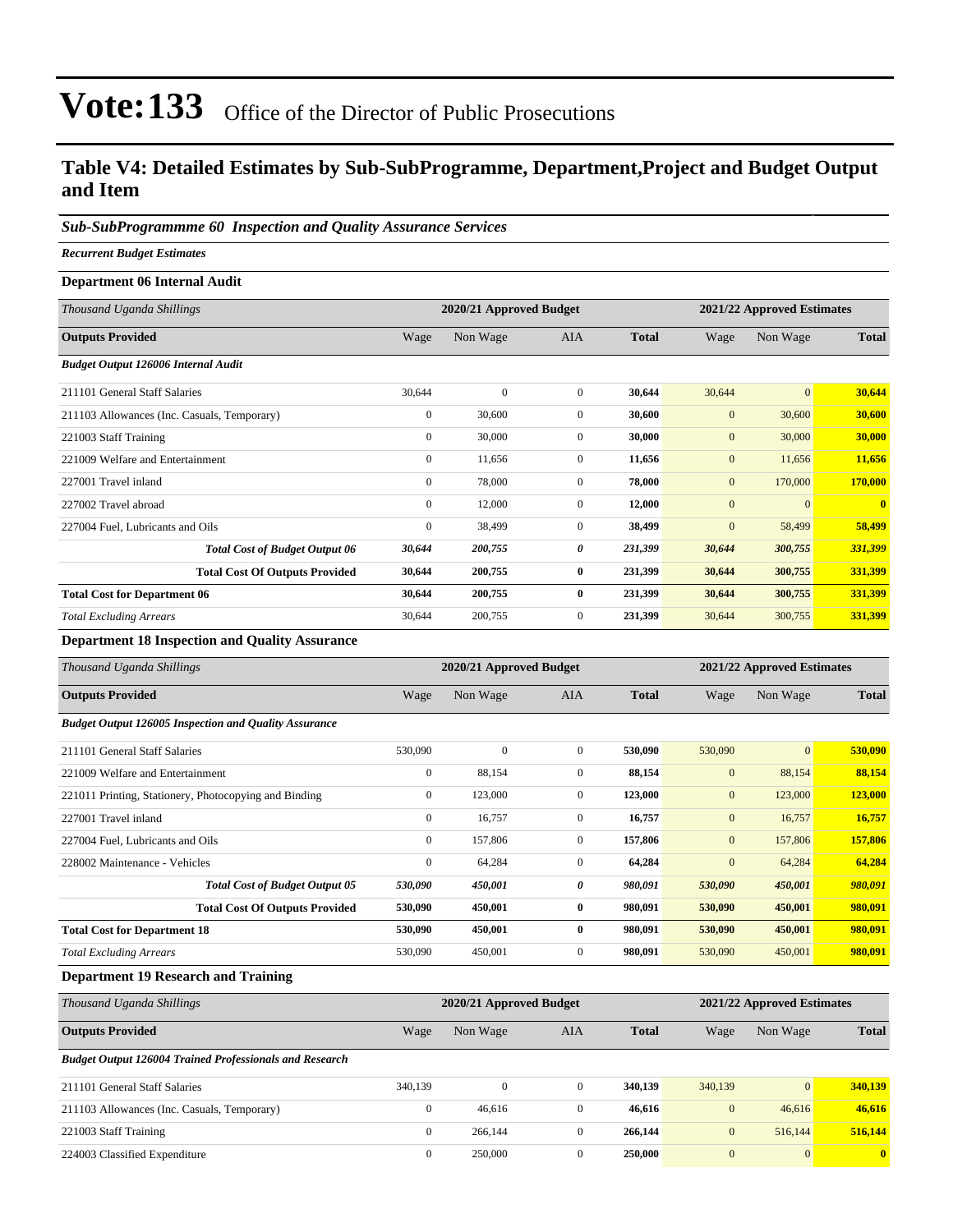| 227001 Travel inland                                         | $\boldsymbol{0}$ | 26,500                  | $\mathbf{0}$     | 26,500       | $\mathbf{0}$     | 48,400                     | 48,400       |
|--------------------------------------------------------------|------------------|-------------------------|------------------|--------------|------------------|----------------------------|--------------|
| 227002 Travel abroad                                         | $\boldsymbol{0}$ | 21,900                  | $\mathbf{0}$     | 21,900       | $\mathbf{0}$     | $\mathbf{0}$               | $\bf{0}$     |
| 227004 Fuel, Lubricants and Oils                             | $\overline{0}$   | 24,600                  | $\mathbf{0}$     | 24,600       | $\mathbf{0}$     | 24,600                     | 24,600       |
| 228002 Maintenance - Vehicles                                | $\boldsymbol{0}$ | 26,351                  | $\mathbf{0}$     | 26,351       | $\mathbf{0}$     | 26,351                     | 26,351       |
| <b>Total Cost of Budget Output 04</b>                        | 340,139          | 662,111                 | 0                | 1,002,250    | 340,139          | 662,111                    | 1,002,250    |
| <b>Total Cost Of Outputs Provided</b>                        | 340,139          | 662,111                 | $\bf{0}$         | 1,002,250    | 340,139          | 662,111                    | 1,002,250    |
| <b>Total Cost for Department 19</b>                          | 340,139          | 662,111                 | $\bf{0}$         | 1,002,250    | 340,139          | 662,111                    | 1,002,250    |
| <b>Total Excluding Arrears</b>                               | 340,139          | 662,111                 | $\mathbf{0}$     | 1,002,250    | 340,139          | 662,111                    | 1,002,250    |
|                                                              |                  |                         |                  |              |                  |                            |              |
|                                                              | GoU              | <b>External Fin</b>     | <b>AIA</b>       | <b>Total</b> | GoU              | <b>External Fin</b>        | <b>Total</b> |
| <b>Total Cost for Sub-SubProgramme 60</b>                    | 2,213,741        | $\boldsymbol{0}$        | $\bf{0}$         | 2,213,741    | 2,313,740        | $\bf{0}$                   | 2,313,740    |
| <b>Total Excluding Arrears</b>                               | 2,213,741        | $\boldsymbol{0}$        | $\boldsymbol{0}$ | 2,213,741    | 2,313,740        | $\mathbf{0}$               | 2,313,740    |
| <b>Sub-SubProgrammme 61 Criminal Prosecution Services</b>    |                  |                         |                  |              |                  |                            |              |
| <b>Recurrent Budget Estimates</b>                            |                  |                         |                  |              |                  |                            |              |
| <b>Department 11 Land crimes</b>                             |                  |                         |                  |              |                  |                            |              |
| Thousand Uganda Shillings                                    |                  | 2020/21 Approved Budget |                  |              |                  | 2021/22 Approved Estimates |              |
| <b>Outputs Provided</b>                                      | Wage             | Non Wage                | AIA              | <b>Total</b> | Wage             | Non Wage                   | <b>Total</b> |
| <b>Budget Output 126102 Lands Crimes cases Prosecuted</b>    |                  |                         |                  |              |                  |                            |              |
| 211101 General Staff Salaries                                | 1,450,000        | $\mathbf{0}$            | $\mathbf{0}$     | 1,450,000    | 1,450,000        | $\mathbf{0}$               | 1,450,000    |
| 211103 Allowances (Inc. Casuals, Temporary)                  | $\boldsymbol{0}$ | 46,615                  | $\mathbf{0}$     | 46,615       | $\boldsymbol{0}$ | 46,615                     | 46,615       |
| 221002 Workshops and Seminars                                | $\boldsymbol{0}$ | 74,441                  | $\mathbf{0}$     | 74,441       | $\boldsymbol{0}$ | $\mathbf{0}$               | $\bf{0}$     |
| 221011 Printing, Stationery, Photocopying and Binding        | $\boldsymbol{0}$ | 165,000                 | $\mathbf{0}$     | 165,000      | $\mathbf{0}$     | 239,441                    | 239,441      |
| 222001 Telecommunications                                    | $\boldsymbol{0}$ | $\mathbf{0}$            | $\mathbf{0}$     | $\bf{0}$     | $\mathbf{0}$     | 250,000                    | 250,000      |
| 224003 Classified Expenditure                                | $\boldsymbol{0}$ | 650,000                 | $\mathbf{0}$     | 650,000      | $\mathbf{0}$     | 400,000                    | 400,000      |
| 227001 Travel inland                                         | $\overline{0}$   | 106,185                 | $\mathbf{0}$     | 106,185      | $\mathbf{0}$     | 162,895                    | 162,895      |
| 227002 Travel abroad                                         | $\boldsymbol{0}$ | 56,710                  | $\mathbf{0}$     | 56,710       | $\mathbf{0}$     | $\mathbf{0}$               | $\bf{0}$     |
| 227004 Fuel, Lubricants and Oils                             | $\boldsymbol{0}$ | 178,903                 | $\mathbf{0}$     | 178,903      | $\mathbf{0}$     | 178,903                    | 178,903      |
| 228002 Maintenance - Vehicles                                | $\boldsymbol{0}$ | 22,146                  | $\mathbf{0}$     | 22,146       | $\mathbf{0}$     | 22,146                     | 22,146       |
| <b>Total Cost of Budget Output 02</b>                        | 1,450,000        | 1,300,000               | 0                | 2,750,000    | 1,450,000        | 1,300,000                  | 2,750,000    |
| <b>Total Cost Of Outputs Provided</b>                        | 1,450,000        | 1,300,000               | $\bf{0}$         | 2,750,000    | 1,450,000        | 1,300,000                  | 2,750,000    |
| <b>Total Cost for Department 11</b>                          | 1,450,000        | 1,300,000               | $\bf{0}$         | 2,750,000    | 1,450,000        | 1,300,000                  | 2,750,000    |
| <b>Total Excluding Arrears</b>                               | 1,450,000        | 1,300,000               | $\boldsymbol{0}$ | 2,750,000    | 1,450,000        | 1,300,000                  | 2,750,000    |
| <b>Department 12 Anti-Corruption</b>                         |                  |                         |                  |              |                  |                            |              |
| Thousand Uganda Shillings                                    |                  | 2020/21 Approved Budget |                  |              |                  | 2021/22 Approved Estimates |              |
| <b>Outputs Provided</b>                                      | Wage             | Non Wage                | AIA              | <b>Total</b> | Wage             | Non Wage                   | <b>Total</b> |
| <b>Budget Output 126103 Anti-Corruption Cases Prosecuted</b> |                  |                         |                  |              |                  |                            |              |
| 211101 General Staff Salaries                                | 1,500,000        | $\boldsymbol{0}$        | $\boldsymbol{0}$ | 1,500,000    | 1,500,000        | $\mathbf{0}$               | 1,500,000    |
| 211103 Allowances (Inc. Casuals, Temporary)                  | $\boldsymbol{0}$ | 86,615                  | $\boldsymbol{0}$ | 86,615       | $\boldsymbol{0}$ | 186,615                    | 186,615      |
| 213001 Medical expenses (To employees)                       | $\boldsymbol{0}$ | $\boldsymbol{0}$        | $\boldsymbol{0}$ | $\bf{0}$     | $\boldsymbol{0}$ | 180,000                    | 180,000      |
| 213002 Incapacity, death benefits and funeral expenses       | $\boldsymbol{0}$ | 74,052                  | $\boldsymbol{0}$ | 74,052       | $\mathbf{0}$     | 74,052                     | 74,052       |
| 221009 Welfare and Entertainment                             | $\boldsymbol{0}$ | 27,165                  | $\boldsymbol{0}$ | 27,165       | $\boldsymbol{0}$ | 27,165                     | 27,165       |
| 221011 Printing, Stationery, Photocopying and Binding        | $\boldsymbol{0}$ | 165,000                 | $\boldsymbol{0}$ | 165,000      | $\boldsymbol{0}$ | 365,000                    | 365,000      |
| 224003 Classified Expenditure                                | $\boldsymbol{0}$ | 873,000                 | $\boldsymbol{0}$ | 873,000      | $\boldsymbol{0}$ | 693,000                    | 693,000      |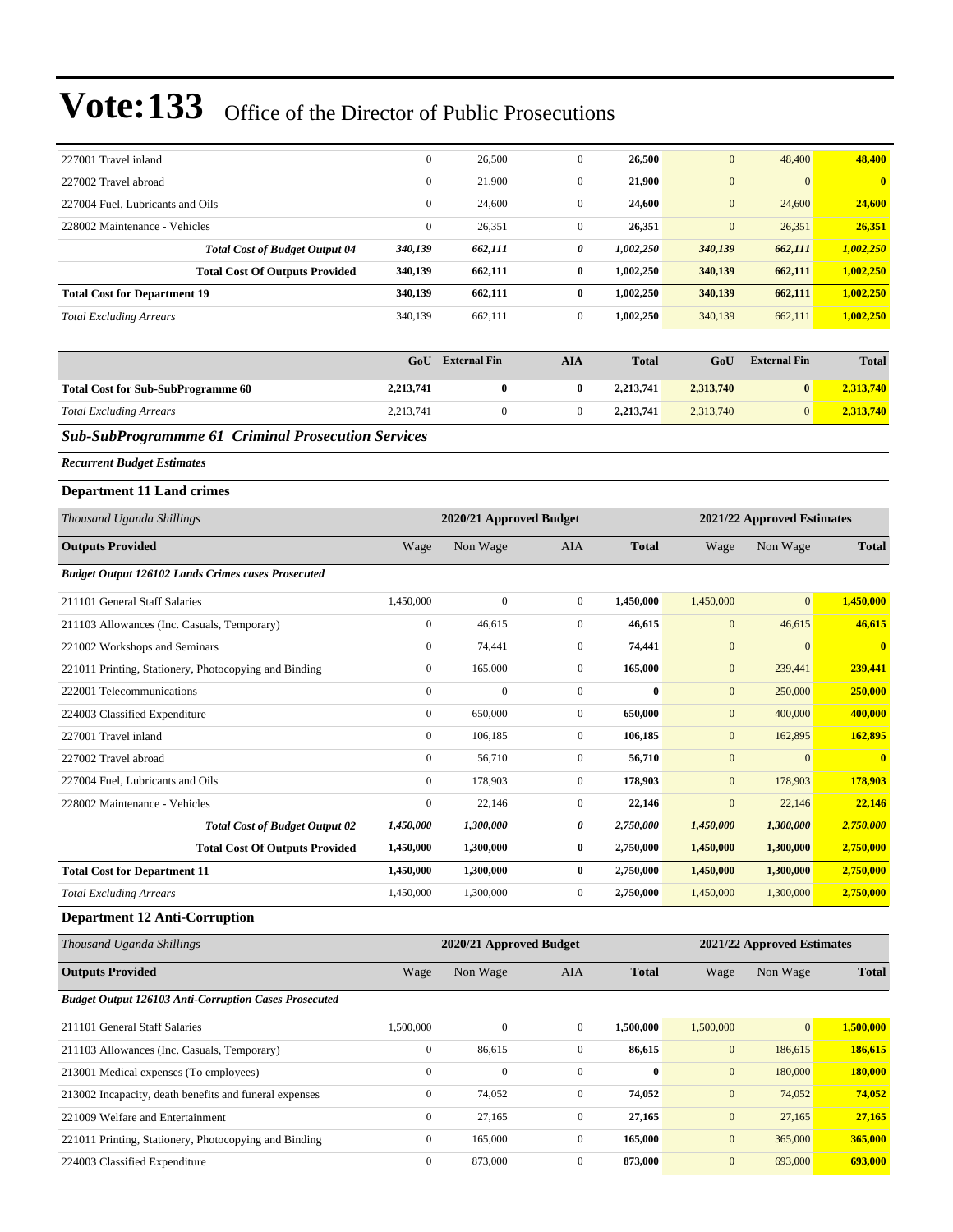| 227001 Travel inland                                              | $\boldsymbol{0}$ | 258,555                 | $\boldsymbol{0}$ | 258,555      | $\mathbf{0}$   | 658,000                    | 658,000      |  |
|-------------------------------------------------------------------|------------------|-------------------------|------------------|--------------|----------------|----------------------------|--------------|--|
| 227002 Travel abroad                                              | $\mathbf{0}$     | 56,710                  | $\mathbf{0}$     | 56,710       | $\mathbf{0}$   | $\overline{0}$             | $\bf{0}$     |  |
| 227004 Fuel, Lubricants and Oils                                  | $\mathbf{0}$     | 118,903                 | $\overline{0}$   | 118,903      | $\mathbf{0}$   | 276,168                    | 276,168      |  |
| 228002 Maintenance - Vehicles                                     | $\mathbf{0}$     | 30,000                  | $\overline{0}$   | 30,000       | $\mathbf{0}$   | 30,000                     | 30,000       |  |
| <b>Total Cost of Budget Output 03</b>                             | 1,500,000        | 1,690,000               | 0                | 3,190,000    | 1,500,000      | 2,490,000                  | 3,990,000    |  |
| <b>Total Cost Of Outputs Provided</b>                             | 1,500,000        | 1,690,000               | $\bf{0}$         | 3,190,000    | 1,500,000      | 2,490,000                  | 3,990,000    |  |
| <b>Total Cost for Department 12</b>                               | 1,500,000        | 1,690,000               | $\bf{0}$         | 3,190,000    | 1,500,000      | 2,490,000                  | 3,990,000    |  |
| <b>Total Excluding Arrears</b>                                    | 1,500,000        | 1,690,000               | $\mathbf{0}$     | 3,190,000    | 1,500,000      | 2,490,000                  | 3,990,000    |  |
| <b>Department 13 International Crimes</b>                         |                  |                         |                  |              |                |                            |              |  |
| Thousand Uganda Shillings                                         |                  | 2020/21 Approved Budget |                  |              |                | 2021/22 Approved Estimates |              |  |
| <b>Outputs Provided</b>                                           | Wage             | Non Wage                | <b>AIA</b>       | <b>Total</b> | Wage           | Non Wage                   | <b>Total</b> |  |
| <b>Budget Output 126104 International Crimes cases Prosecuted</b> |                  |                         |                  |              |                |                            |              |  |
| 211101 General Staff Salaries                                     | 1,450,000        | $\mathbf{0}$            | $\mathbf{0}$     | 1,450,000    | 1,450,000      | $\overline{0}$             | 1,450,000    |  |
| 211103 Allowances (Inc. Casuals, Temporary)                       | $\mathbf{0}$     | 46,615                  | $\mathbf{0}$     | 46,615       | $\mathbf{0}$   | 446,615                    | 446,615      |  |
| 221011 Printing, Stationery, Photocopying and Binding             | $\boldsymbol{0}$ | 165,718                 | $\boldsymbol{0}$ | 165,718      | $\mathbf{0}$   | 365,718                    | 365,718      |  |
| 224003 Classified Expenditure                                     | $\mathbf{0}$     | 826,000                 | $\mathbf{0}$     | 826,000      | $\mathbf{0}$   | 426,000                    | 426,000      |  |
| 227001 Travel inland                                              | $\mathbf{0}$     | 168,555                 | $\overline{0}$   | 168,555      | $\mathbf{0}$   | 875,599                    | 875,599      |  |
| 227002 Travel abroad                                              | $\mathbf{0}$     | 104,044                 | $\overline{0}$   | 104,044      | $\mathbf{0}$   | $\overline{0}$             | $\bf{0}$     |  |
| 227004 Fuel, Lubricants and Oils                                  | $\mathbf{0}$     | 78,903                  | $\overline{0}$   | 78,903       | $\mathbf{0}$   | 275,903                    | 275,903      |  |
| 228002 Maintenance - Vehicles                                     | $\Omega$         | 60,165                  | $\overline{0}$   | 60,165       | $\overline{0}$ | 60,165                     | 60,165       |  |
| <b>Total Cost of Budget Output 04</b>                             | 1,450,000        | 1,450,000               | 0                | 2,900,000    | 1,450,000      | 2,450,000                  | 3,900,000    |  |
| <b>Total Cost Of Outputs Provided</b>                             | 1,450,000        | 1,450,000               | $\bf{0}$         | 2,900,000    | 1,450,000      | 2,450,000                  | 3,900,000    |  |
| <b>Total Cost for Department 13</b>                               | 1,450,000        | 1,450,000               | $\bf{0}$         | 2,900,000    | 1,450,000      | 2,450,000                  | 3,900,000    |  |
| <b>Total Excluding Arrears</b>                                    | 1,450,000        | 1,450,000               | $\mathbf{0}$     | 2,900,000    | 1,450,000      | 2,450,000                  | 3,900,000    |  |

### **Department 14 Gender, Children & Sexual(GC & S)offences**

| Thousand Uganda Shillings                                                         |           | 2020/21 Approved Budget |              |           | 2021/22 Approved Estimates |                |              |  |
|-----------------------------------------------------------------------------------|-----------|-------------------------|--------------|-----------|----------------------------|----------------|--------------|--|
| <b>Outputs Provided</b>                                                           | Wage      | Non Wage                | AIA          | Total     | Wage                       | Non Wage       | <b>Total</b> |  |
| <b>Budget Output 126101 Gender, Children and Sexual offences cases prosecuted</b> |           |                         |              |           |                            |                |              |  |
| 211101 General Staff Salaries                                                     | 1,400,000 | $\Omega$                | $\mathbf{0}$ | 1.400.000 | 1,400,000                  | $\overline{0}$ | 1,400,000    |  |
| 211103 Allowances (Inc. Casuals, Temporary)                                       |           | 172.918                 | $\mathbf{0}$ | 172,918   | $\overline{0}$             | 272,918        | 272,918      |  |
| 221003 Staff Training                                                             |           | 35,663                  | $\mathbf{0}$ | 35,663    | $\overline{0}$             | $\mathbf{0}$   | $\mathbf{0}$ |  |
| 221008 Computer supplies and Information Technology (IT)                          |           | $\mathbf{0}$            | $\mathbf{0}$ | $\bf{0}$  | $\mathbf{0}$               | 160,000        | 160,000      |  |

|                                     | 221011 Printing, Stationery, Photocopying and Binding | $\mathbf{0}$ | 115,718   | 0            | 115,718   | $\overline{0}$ | 251,381   | 251,381   |
|-------------------------------------|-------------------------------------------------------|--------------|-----------|--------------|-----------|----------------|-----------|-----------|
| 224003 Classified Expenditure       |                                                       | $\mathbf{0}$ | 528,000   | $\mathbf{0}$ | 528,000   | $\overline{0}$ | 368,000   | 368,000   |
| 227001 Travel inland                |                                                       | $\mathbf{0}$ | 112,370   | $\mathbf{0}$ | 112,370   | $\overline{0}$ | 512,370   | 512,370   |
| 227004 Fuel. Lubricants and Oils    |                                                       | $\mathbf{0}$ | 288,903   | $\mathbf{0}$ | 288.903   | $\overline{0}$ | 388,903   | 388,903   |
| 228002 Maintenance - Vehicles       |                                                       | $\mathbf{0}$ | 56,428    | $\mathbf{0}$ | 56,428    | $\mathbf{0}$   | 56,428    | 56,428    |
|                                     | <b>Total Cost of Budget Output 01</b>                 | 1,400,000    | 1,310,000 | 0            | 2,710,000 | 1,400,000      | 2,010,000 | 3,410,000 |
|                                     | <b>Total Cost Of Outputs Provided</b>                 | 1,400,000    | 1,310,000 | 0            | 2.710.000 | 1,400,000      | 2.010.000 | 3,410,000 |
| <b>Total Cost for Department 14</b> |                                                       | 1.400.000    | 1,310,000 | 0            | 2.710.000 | 1.400,000      | 2.010.000 | 3,410,000 |
| <b>Total Excluding Arrears</b>      |                                                       | 1.400.000    | 1.310.000 | $\Omega$     | 2.710.000 | 1,400,000      | 2.010.000 | 3.410.000 |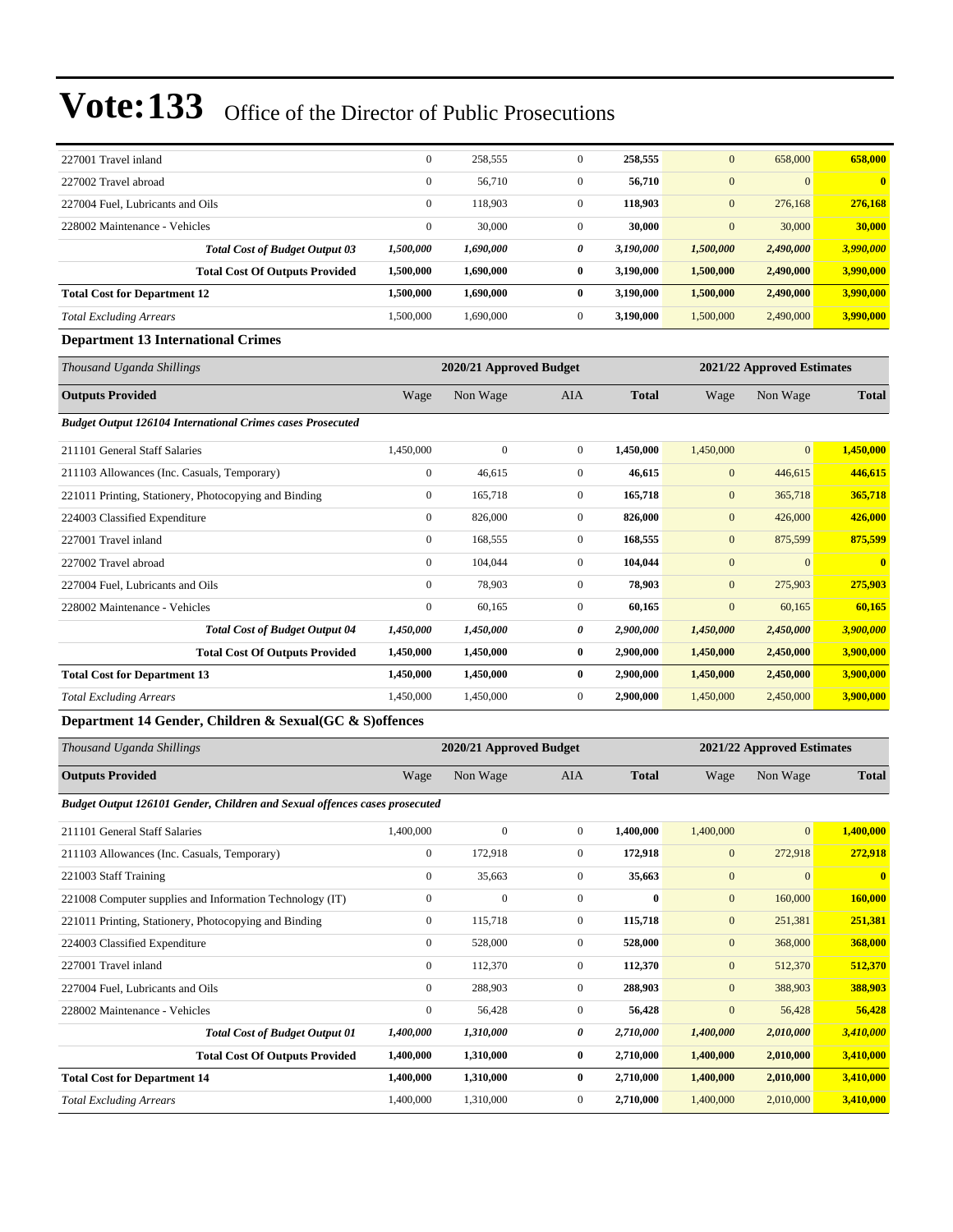#### **Department 15 General Casework**

| Thousand Uganda Shillings                                            |                  | 2020/21 Approved Budget |                       |              |                  | 2021/22 Approved Estimates |              |
|----------------------------------------------------------------------|------------------|-------------------------|-----------------------|--------------|------------------|----------------------------|--------------|
| <b>Outputs Provided</b>                                              | Wage             | Non Wage                | <b>AIA</b>            | <b>Total</b> | Wage             | Non Wage                   | <b>Total</b> |
| Budget Output 126105 General Casework handled                        |                  |                         |                       |              |                  |                            |              |
| 211101 General Staff Salaries                                        | 1,450,000        | $\boldsymbol{0}$        | $\boldsymbol{0}$      | 1,450,000    | 1,483,422        | $\boldsymbol{0}$           | 1,483,422    |
| 211103 Allowances (Inc. Casuals, Temporary)                          | $\overline{0}$   | 32,000                  | $\mathbf{0}$          | 32,000       | $\boldsymbol{0}$ | 32,000                     | 32,000       |
| 221009 Welfare and Entertainment                                     | $\boldsymbol{0}$ | 34,000                  | $\mathbf{0}$          | 34,000       | $\boldsymbol{0}$ | 34,000                     | 34,000       |
| 221011 Printing, Stationery, Photocopying and Binding                | $\boldsymbol{0}$ | 95,000                  | $\mathbf{0}$          | 95,000       | $\boldsymbol{0}$ | 95,000                     | 95,000       |
| 224003 Classified Expenditure                                        | $\boldsymbol{0}$ | 558,000                 | $\boldsymbol{0}$      | 558,000      | $\boldsymbol{0}$ | 474,716                    | 474,716      |
| 227004 Fuel, Lubricants and Oils                                     | $\overline{0}$   | 158,615                 | $\mathbf{0}$          | 158,615      | $\boldsymbol{0}$ | 158,615                    | 158,615      |
| 228002 Maintenance - Vehicles                                        | $\boldsymbol{0}$ | 142,385                 | $\mathbf{0}$          | 142,385      | $\boldsymbol{0}$ | 142,385                    | 142,385      |
| 228003 Maintenance – Machinery, Equipment & Furniture                | $\boldsymbol{0}$ | $\boldsymbol{0}$        | $\mathbf{0}$          | $\bf{0}$     | $\boldsymbol{0}$ | 83,284                     | 83,284       |
| <b>Total Cost of Budget Output 05</b>                                | 1,450,000        | 1,020,000               | $\boldsymbol{\theta}$ | 2,470,000    | 1,483,422        | 1,020,000                  | 2,503,422    |
| <b>Total Cost Of Outputs Provided</b>                                | 1,450,000        | 1,020,000               | $\bf{0}$              | 2,470,000    | 1,483,422        | 1,020,000                  | 2,503,422    |
| <b>Total Cost for Department 15</b>                                  | 1,450,000        | 1,020,000               | $\bf{0}$              | 2,470,000    | 1,483,422        | 1,020,000                  | 2,503,422    |
| <b>Total Excluding Arrears</b>                                       | 1,450,000        | 1,020,000               | $\mathbf{0}$          | 2,470,000    | 1,483,422        | 1,020,000                  | 2,503,422    |
| Department 16 Appeals & Miscellaneous Applications                   |                  |                         |                       |              |                  |                            |              |
| Thousand Uganda Shillings                                            |                  | 2020/21 Approved Budget |                       |              |                  | 2021/22 Approved Estimates |              |
| <b>Outputs Provided</b>                                              | Wage             | Non Wage                | AIA                   | <b>Total</b> | Wage             | Non Wage                   | <b>Total</b> |
| <b>Budget Output 126106 Appeals &amp; Miscellaneous Applications</b> |                  |                         |                       |              |                  |                            |              |
| 211101 General Staff Salaries                                        | 1,101,075        | $\mathbf{0}$            | $\mathbf{0}$          | 1,101,075    | 1,101,075        | $\mathbf{0}$               | 1,101,075    |
| 211103 Allowances (Inc. Casuals, Temporary)                          | $\boldsymbol{0}$ | 32,000                  | $\mathbf{0}$          | 32,000       | $\mathbf{0}$     | 32,000                     | 32,000       |
| 221009 Welfare and Entertainment                                     | $\boldsymbol{0}$ | 44,000                  | $\mathbf{0}$          | 44,000       | $\mathbf{0}$     | 44,000                     | 44,000       |
| 221011 Printing, Stationery, Photocopying and Binding                | $\boldsymbol{0}$ | 95,000                  | $\mathbf{0}$          | 95,000       | $\mathbf{0}$     | 95,000                     | 95,000       |
| 224003 Classified Expenditure                                        | $\boldsymbol{0}$ | 100,000                 | $\mathbf{0}$          | 100,000      | $\mathbf{0}$     | 100,000                    | 100,000      |
| 227001 Travel inland                                                 | $\overline{0}$   | 112,370                 | $\mathbf{0}$          | 112,370      | $\overline{0}$   | 112,370                    | 112,370      |
| 227004 Fuel, Lubricants and Oils                                     | $\overline{0}$   | 78,615                  | $\mathbf{0}$          | 78,615       | $\mathbf{0}$     | 78,615                     | 78,615       |
| 228002 Maintenance - Vehicles                                        | $\overline{0}$   | 30,015                  | $\boldsymbol{0}$      | 30,015       | $\boldsymbol{0}$ | 30,015                     | 30,015       |
| <b>Total Cost of Budget Output 06</b>                                | 1,101,075        | 492,000                 | $\pmb{\theta}$        | 1,593,075    | 1,101,075        | 492,000                    | 1,593,075    |
| <b>Total Cost Of Outputs Provided</b>                                | 1,101,075        | 492,000                 | $\bf{0}$              | 1,593,075    | 1,101,075        | 492,000                    | 1,593,075    |
| <b>Total Cost for Department 16</b>                                  | 1,101,075        | 492,000                 | $\boldsymbol{0}$      | 1,593,075    | 1,101,075        | 492,000                    | 1,593,075    |
| <b>Total Excluding Arrears</b>                                       | 1,101,075        | 492,000                 | $\mathbf{0}$          | 1,593,075    | 1,101,075        | 492,000                    | 1,593,075    |
|                                                                      |                  |                         |                       |              |                  |                            |              |
|                                                                      |                  | GoII External Fin       | <b>ATA</b>            | Total        | GoII             | <b>External Fin</b>        | Total        |

|                                           | GoU        | <b>External Fin</b> | AIA | <b>Total</b> | GoU        | <b>External Fin</b> | <b>Total</b> |
|-------------------------------------------|------------|---------------------|-----|--------------|------------|---------------------|--------------|
| <b>Total Cost for Sub-SubProgramme 61</b> | 15,613,075 |                     |     | 15,613,075   | 18,146,497 | $\mathbf{0}$        | 18,146,497   |
| <b>Total Excluding Arrears</b>            | 15,613,075 |                     |     | 15,613,075   | 18,146,497 |                     | 18,146,497   |

*Sub-SubProgrammme 62 General Administration and Support Services*

*Recurrent Budget Estimates*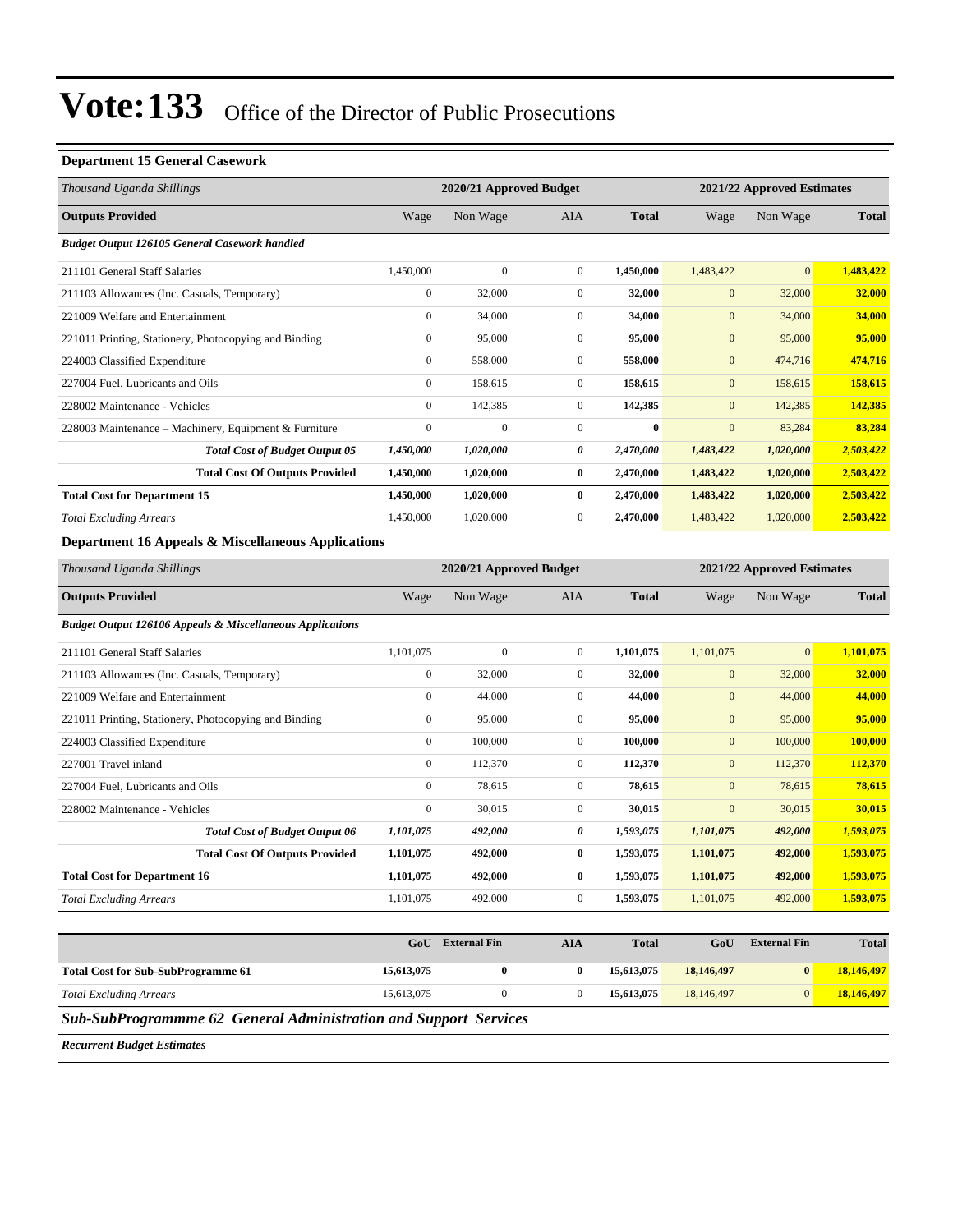### **Department 07 Finance and Administration**

| Thousand Uganda Shillings                                            |                  | 2020/21 Approved Budget |                  | 2021/22 Approved Estimates |                       |                       |                       |
|----------------------------------------------------------------------|------------------|-------------------------|------------------|----------------------------|-----------------------|-----------------------|-----------------------|
| <b>Outputs Provided</b>                                              | Wage             | Non Wage                | <b>AIA</b>       | <b>Total</b>               | Wage                  | Non Wage              | <b>Total</b>          |
| Budget Output 126201 Financial & Administrative Services Provided    |                  |                         |                  |                            |                       |                       |                       |
| 211101 General Staff Salaries                                        | 1,190,630        | $\boldsymbol{0}$        | $\mathbf{0}$     | 1,190,630                  | 1,230,000             | $\boldsymbol{0}$      | 1,230,000             |
| 211103 Allowances (Inc. Casuals, Temporary)                          | $\boldsymbol{0}$ | 550,000                 | $\boldsymbol{0}$ | 550,000                    | $\mathbf{0}$          | 2,620,769             | 2,620,769             |
| 211104 Statutory salaries                                            | 270,000          | 0                       | $\boldsymbol{0}$ | 270,000                    | 270,000               | $\mathbf{0}$          | 270,000               |
| 212102 Pension for General Civil Service                             | $\boldsymbol{0}$ | 329,878                 | $\boldsymbol{0}$ | 329,878                    | $\mathbf{0}$          | 396,257               | 396,257               |
| 213001 Medical expenses (To employees)                               | $\boldsymbol{0}$ | 120,000                 | $\boldsymbol{0}$ | 120,000                    | $\boldsymbol{0}$      | 120,000               | <b>120,000</b>        |
| 213004 Gratuity Expenses                                             | $\boldsymbol{0}$ | 703,208                 | $\boldsymbol{0}$ | 703,208                    | $\mathbf{0}$          | 51,670                | 51,670                |
| 221001 Advertising and Public Relations                              | $\boldsymbol{0}$ | $\overline{0}$          | $\boldsymbol{0}$ | $\bf{0}$                   | $\mathbf{0}$          | 20,307                | 20,307                |
| 221002 Workshops and Seminars                                        | $\boldsymbol{0}$ | 40,812                  | $\boldsymbol{0}$ | 40,812                     | $\mathbf{0}$          | 40,812                | 40,812                |
| 221003 Staff Training                                                | $\boldsymbol{0}$ | 180,000                 | $\boldsymbol{0}$ | 180,000                    | $\mathbf{0}$          | 180,000               | 180,000               |
| 221006 Commissions and related charges                               | $\boldsymbol{0}$ | 200,000                 | $\boldsymbol{0}$ | 200,000                    | $\boldsymbol{0}$      | 50,000                | 50,000                |
| 221007 Books, Periodicals & Newspapers                               | $\boldsymbol{0}$ | 28,308                  | $\boldsymbol{0}$ | 28,308                     | $\mathbf{0}$          | 28,308                | 28,308                |
| 221009 Welfare and Entertainment                                     | $\boldsymbol{0}$ | 380,000                 | $\boldsymbol{0}$ | 380,000                    | $\boldsymbol{0}$      | 396,813               | 396,813               |
| 221011 Printing, Stationery, Photocopying and Binding                | $\boldsymbol{0}$ | 100,524                 | $\boldsymbol{0}$ | 100,524                    | $\mathbf{0}$          | 482,194               | 482,194               |
| 221012 Small Office Equipment                                        | $\boldsymbol{0}$ | 350,000                 | $\boldsymbol{0}$ | 350,000                    | $\mathbf{0}$          | 250,000               | 250,000               |
| 221016 IFMS Recurrent costs                                          | $\boldsymbol{0}$ | 263,133                 | $\boldsymbol{0}$ | 263,133                    | $\boldsymbol{0}$      | 403,133               | 403,133               |
| 221017 Subscriptions                                                 | $\boldsymbol{0}$ | 153,011                 | $\boldsymbol{0}$ | 153,011                    | $\mathbf{0}$          | 153,011               | 153,011               |
| 221020 IPPS Recurrent Costs                                          | $\boldsymbol{0}$ | $\overline{0}$          | $\boldsymbol{0}$ | $\bf{0}$                   | $\mathbf{0}$          | 300,000               | 300,000               |
| 222001 Telecommunications                                            | $\boldsymbol{0}$ | 252,000                 | $\boldsymbol{0}$ | 252,000                    | $\mathbf{0}$          | $\mathbf{0}$          | $\bf{0}$              |
| 223001 Property Expenses                                             | $\boldsymbol{0}$ | 120,000                 | $\boldsymbol{0}$ | 120,000                    | $\mathbf{0}$          | 120,000               | 120,000               |
| 223003 Rent – (Produced Assets) to private entities                  | $\boldsymbol{0}$ | 2,477,975               | $\boldsymbol{0}$ | 2,477,975                  | $\boldsymbol{0}$      | 2,800,000             | 2,800,000             |
| 223004 Guard and Security services                                   | $\boldsymbol{0}$ | 723,832                 | $\boldsymbol{0}$ | 723,832                    | $\mathbf{0}$          | 723,832               | 723,832               |
| 223005 Electricity                                                   | $\boldsymbol{0}$ | 320,143                 | $\boldsymbol{0}$ | 320,143                    | $\mathbf{0}$          | 418,200               | 418,200               |
| 223006 Water                                                         | $\boldsymbol{0}$ | 67,950                  | $\boldsymbol{0}$ | 67,950                     | $\mathbf{0}$          | 63,000                | 63,000                |
| 224003 Classified Expenditure                                        | $\boldsymbol{0}$ | 1,788,000               | $\boldsymbol{0}$ | 1,788,000                  | $\mathbf{0}$          | $\boldsymbol{0}$      | $\bf{0}$              |
| 224004 Cleaning and Sanitation                                       | $\boldsymbol{0}$ | 25,231                  | $\boldsymbol{0}$ | 25,231                     | $\boldsymbol{0}$      | 50,000                | 50,000                |
| 225001 Consultancy Services- Short term                              | $\boldsymbol{0}$ | 420,000                 | $\boldsymbol{0}$ | 420,000                    | $\mathbf{0}$          | $\overline{0}$        | $\bf{0}$              |
| 227001 Travel inland                                                 | $\boldsymbol{0}$ | 184,001                 | $\overline{0}$   | 184,001                    | $\mathbf{0}$          | 334,000               | 334,000               |
| 227002 Travel abroad                                                 | $\boldsymbol{0}$ | 400,000                 | $\boldsymbol{0}$ | 400,000                    | $\boldsymbol{0}$      | 77,975                | 77,975                |
| 227004 Fuel, Lubricants and Oils                                     | $\boldsymbol{0}$ | 250,656                 | $\boldsymbol{0}$ | 250,656                    | $\mathbf{0}$          | 250,656               | 250,656               |
| 228002 Maintenance - Vehicles                                        | $\mathbf{0}$     | 864,445                 | $\boldsymbol{0}$ | 864,445                    | $\boldsymbol{0}$      | 632,775               | 632,775               |
| 228003 Maintenance - Machinery, Equipment & Furniture                | $\boldsymbol{0}$ | 70,000                  | $\boldsymbol{0}$ | 70,000                     | $\boldsymbol{0}$      | 70,000                | 70,000                |
| 281504 Monitoring, Supervision & Appraisal of Capital work           | $\boldsymbol{0}$ | $\boldsymbol{0}$        | $\boldsymbol{0}$ | $\boldsymbol{0}$           | $\boldsymbol{0}$      | 120,000               | 120,000               |
| <b>Total Cost of Budget Output 01</b>                                | 1,460,630        | 11,363,107              | 0                | 12,823,737                 | 1,500,000             | 11,153,713            | 12,653,713            |
| <b>Budget Output 126204 Human Resource and Admnistration support</b> |                  |                         |                  |                            |                       |                       |                       |
| 211101 General Staff Salaries                                        | 39,370           | $\boldsymbol{0}$        | $\boldsymbol{0}$ | 39,370                     | $\boldsymbol{0}$      | $\mathbf{0}$          | $\bf{0}$              |
| 221020 IPPS Recurrent Costs                                          | $\boldsymbol{0}$ | 150,000                 | $\boldsymbol{0}$ | 150,000                    | $\boldsymbol{0}$      | $\mathbf{0}$          | $\bf{0}$              |
| <b>Total Cost of Budget Output 04</b>                                | 39,370           | 150,000                 | 0                | 189,370                    | $\boldsymbol{\theta}$ | $\boldsymbol{\theta}$ | $\boldsymbol{\theta}$ |
| <b>Total Cost Of Outputs Provided</b>                                | 1,500,000        | 11,513,107              | 0                | 13,013,107                 | 1,500,000             | 11, 153, 713          | 12,653,713            |
| <b>Total Cost for Department 07</b>                                  | 1,500,000        | 11,513,107              | $\boldsymbol{0}$ | 13,013,107                 | 1,500,000             | 11, 153, 713          | 12,653,713            |
| <b>Total Excluding Arrears</b>                                       | 1,500,000        | 11,513,107              | $\boldsymbol{0}$ | 13,013,107                 | 1,500,000             | 11,153,713            | 12,653,713            |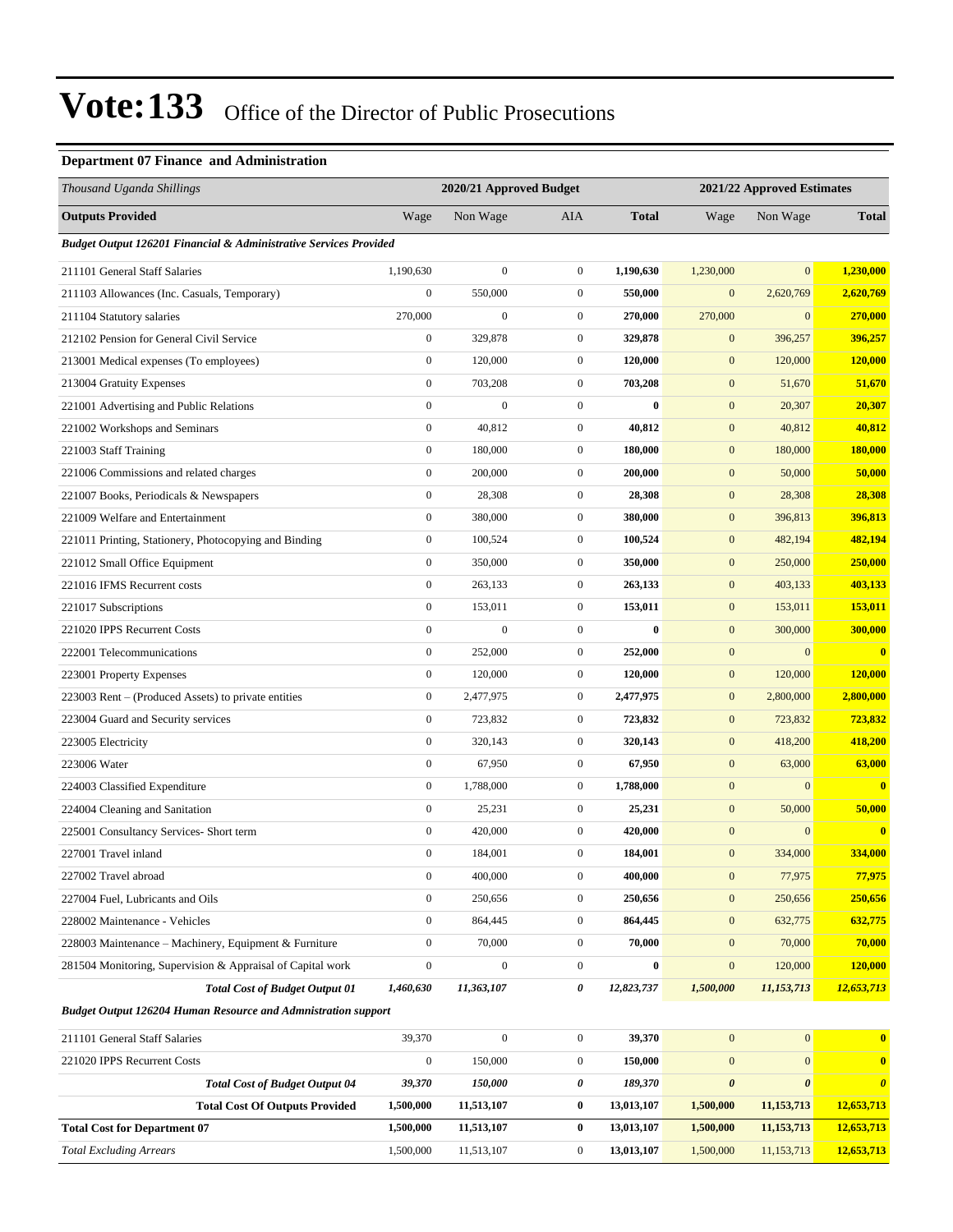### **Department 08 Field Operations**

| Thousand Uganda Shillings                                     | 2020/21 Approved Budget<br>2021/22 Approved Estimates |              |                |              |                |                |              |
|---------------------------------------------------------------|-------------------------------------------------------|--------------|----------------|--------------|----------------|----------------|--------------|
| <b>Outputs Provided</b>                                       | Wage                                                  | Non Wage     | <b>AIA</b>     | <b>Total</b> | Wage           | Non Wage       | <b>Total</b> |
| <b>Budget Output 126203 Field Operations services</b>         |                                                       |              |                |              |                |                |              |
| 211101 General Staff Salaries                                 | 5,770,200                                             | $\mathbf{0}$ | $\overline{0}$ | 5,770,200    | 5,770,200      | $\overline{0}$ | 5,770,200    |
| 211103 Allowances (Inc. Casuals, Temporary)                   | $\mathbf{0}$                                          | 400,908      | $\overline{0}$ | 400,908      | $\mathbf{0}$   | 672,221        | 672,221      |
| 213002 Incapacity, death benefits and funeral expenses        | $\mathbf{0}$                                          | 140,000      | $\overline{0}$ | 140,000      | $\mathbf{0}$   | 140,000        | 140,000      |
| 221001 Advertising and Public Relations                       | $\mathbf{0}$                                          | 49,092       | $\overline{0}$ | 49,092       | $\mathbf{0}$   | 49,092         | 49,092       |
| 221011 Printing, Stationery, Photocopying and Binding         | $\boldsymbol{0}$                                      | $\Omega$     | $\Omega$       | 0            | $\mathbf{0}$   | 400,000        | 400,000      |
| 224003 Classified Expenditure                                 | $\mathbf{0}$                                          | 1,129,000    | $\overline{0}$ | 1,129,000    | $\mathbf{0}$   | 457,687        | 457,687      |
| 227001 Travel inland                                          | $\mathbf{0}$                                          | 300,000      | $\Omega$       | 300,000      | $\mathbf{0}$   | 300,000        | 300,000      |
| 227002 Travel abroad                                          | $\mathbf{0}$                                          | 100,000      | $\overline{0}$ | 100,000      | $\mathbf{0}$   | 100,000        | 100,000      |
| 227004 Fuel, Lubricants and Oils                              | $\Omega$                                              | 206,360      | $\Omega$       | 206,360      | $\mathbf{0}$   | 206,360        | 206,360      |
| 228002 Maintenance - Vehicles                                 | $\Omega$                                              | 100,000      | $\Omega$       | 100,000      | $\overline{0}$ | 100,000        | 100,000      |
| <b>Total Cost of Budget Output 03</b>                         | 5,770,200                                             | 2,425,360    | 0              | 8,195,560    | 5,770,200      | 2,425,360      | 8,195,560    |
| <b>Total Cost Of Outputs Provided</b>                         | 5,770,200                                             | 2,425,360    | $\bf{0}$       | 8,195,560    | 5,770,200      | 2,425,360      | 8,195,560    |
| <b>Total Cost for Department 08</b>                           | 5,770,200                                             | 2,425,360    | $\bf{0}$       | 8,195,560    | 5,770,200      | 2,425,360      | 8,195,560    |
| <b>Total Excluding Arrears</b>                                | 5,770,200                                             | 2,425,360    | $\overline{0}$ | 8,195,560    | 5,770,200      | 2,425,360      | 8,195,560    |
| <b>Department 09 Information and Communication Technology</b> |                                                       |              |                |              |                |                |              |

| Thousand Uganda Shillings                                  |                | 2020/21 Approved Budget |                |              |                  |              | 2021/22 Approved Estimates |  |
|------------------------------------------------------------|----------------|-------------------------|----------------|--------------|------------------|--------------|----------------------------|--|
| <b>Outputs Provided</b>                                    | Wage           | Non Wage                | <b>AIA</b>     | <b>Total</b> | Wage             | Non Wage     | <b>Total</b>               |  |
| <b>Budget Output 126202 Automated Prosecution Services</b> |                |                         |                |              |                  |              |                            |  |
| 211101 General Staff Salaries                              | 104,800        | $\mathbf{0}$            | $\overline{0}$ | 104,800      | 104,800          | $\mathbf{0}$ | 104,800                    |  |
| 211103 Allowances (Inc. Casuals, Temporary)                | $\mathbf{0}$   | 65,000                  | $\overline{0}$ | 65,000       | $\mathbf{0}$     | 65,000       | 65,000                     |  |
| 221002 Workshops and Seminars                              | $\mathbf{0}$   | 32,600                  | $\overline{0}$ | 32,600       | $\mathbf{0}$     | $\mathbf{0}$ | $\bf{0}$                   |  |
| 221008 Computer supplies and Information Technology (IT)   | $\mathbf{0}$   | 200,000                 | $\overline{0}$ | 200,000      | $\mathbf{0}$     | 400,000      | 400,000                    |  |
| 221009 Welfare and Entertainment                           | $\mathbf{0}$   | 27,165                  | $\overline{0}$ | 27,165       | $\mathbf{0}$     | 27,165       | 27,165                     |  |
| 221011 Printing, Stationery, Photocopying and Binding      | $\mathbf{0}$   | 72,163                  | 0              | 72,163       | $\mathbf{0}$     | 72,163       | 72,163                     |  |
| 222001 Telecommunications                                  | $\Omega$       | $\Omega$                | $\Omega$       | $\bf{0}$     | $\boldsymbol{0}$ | 231,670      | 231,670                    |  |
| 222003 Information and communications technology (ICT)     | $\Omega$       | 98,096                  | $\overline{0}$ | 98.096       | $\overline{0}$   | 2,098,096    | 2,098,096                  |  |
| 224003 Classified Expenditure                              | $\overline{0}$ | 536,664                 | $\overline{0}$ | 536,664      | $\mathbf{0}$     | $\mathbf{0}$ | $\bf{0}$                   |  |
| 227001 Travel inland                                       | $\mathbf{0}$   | 135,000                 | $\overline{0}$ | 135,000      | $\mathbf{0}$     | 135,000      | 135,000                    |  |
| 227004 Fuel, Lubricants and Oils                           | $\mathbf{0}$   | 66,500                  | $\overline{0}$ | 66,500       | $\mathbf{0}$     | 66,500       | 66,500                     |  |
| 228002 Maintenance - Vehicles                              | $\overline{0}$ | 17,116                  | 0              | 17,116       | $\mathbf{0}$     | 35,000       | 35,000                     |  |
| 228003 Maintenance – Machinery, Equipment & Furniture      | $\mathbf{0}$   | 150,000                 | $\overline{0}$ | 150,000      | $\boldsymbol{0}$ | 66,716       | 66,716                     |  |
| <b>Total Cost of Budget Output 02</b>                      | 104,800        | 1,400,304               | 0              | 1,505,104    | 104,800          | 3,197,310    | 3,302,110                  |  |
| <b>Total Cost Of Outputs Provided</b>                      | 104,800        | 1,400,304               | $\bf{0}$       | 1,505,104    | 104,800          | 3,197,310    | 3,302,110                  |  |
| <b>Total Cost for Department 09</b>                        | 104,800        | 1,400,304               | $\bf{0}$       | 1,505,104    | 104,800          | 3,197,310    | 3,302,110                  |  |
| <b>Total Excluding Arrears</b>                             | 104,800        | 1,400,304               | $\overline{0}$ | 1,505,104    | 104,800          | 3,197,310    | 3,302,110                  |  |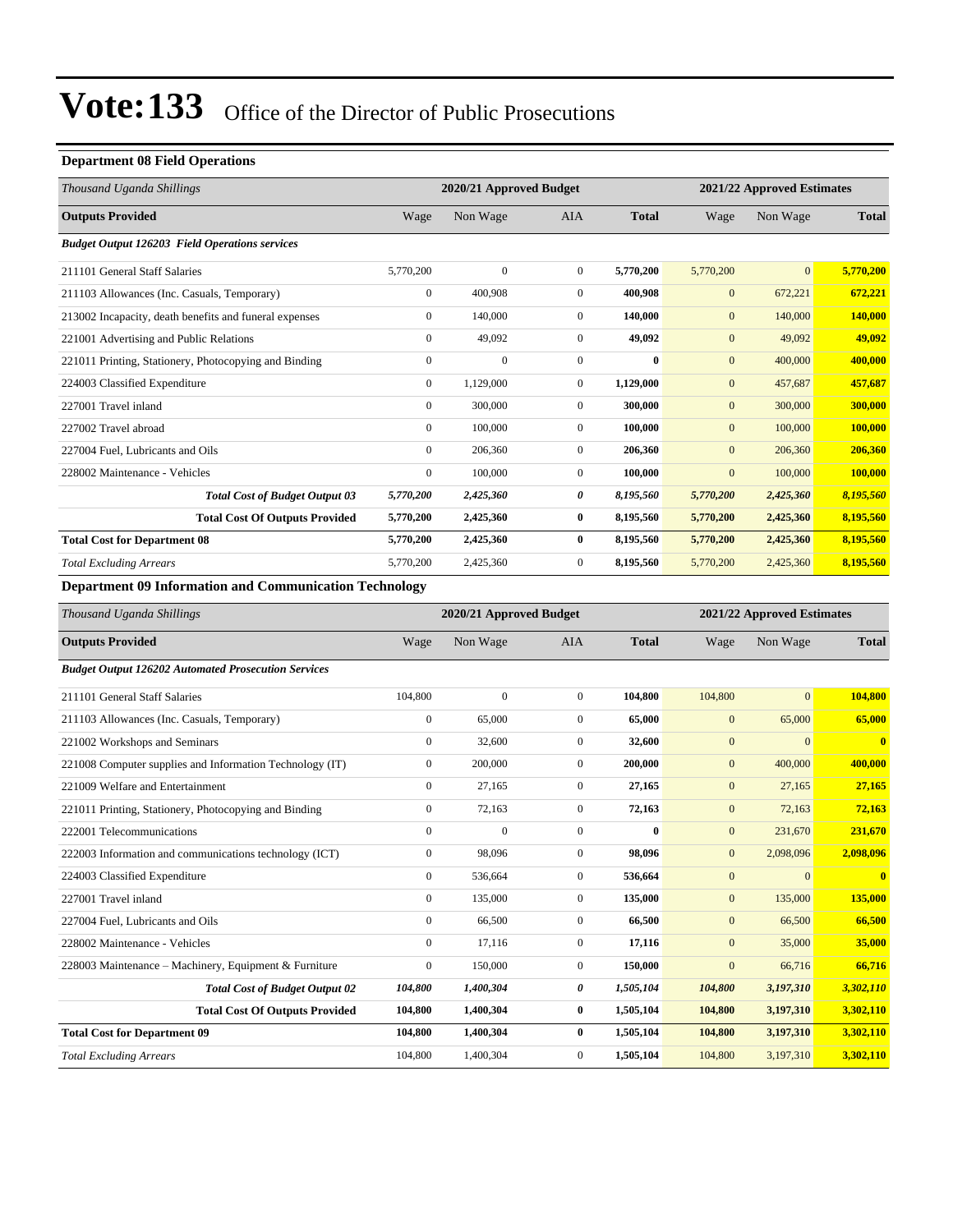#### **Department 10 Witness Protection and Victims Empowerment**

| Thousand Uganda Shillings                                   |                  | 2020/21 Approved Budget |                  |              | 2021/22 Approved Estimates |                |                            |  |
|-------------------------------------------------------------|------------------|-------------------------|------------------|--------------|----------------------------|----------------|----------------------------|--|
| <b>Outputs Provided</b>                                     | Wage             | Non Wage                | AIA              | <b>Total</b> | Wage                       | Non Wage       | <b>Total</b>               |  |
| Budget Output 126206 Witnesses & Victims of Crime protected |                  |                         |                  |              |                            |                |                            |  |
| 211101 General Staff Salaries                               | 125,000          | $\boldsymbol{0}$        | $\boldsymbol{0}$ | 125,000      | 125,000                    | $\overline{0}$ | 125,000                    |  |
| 211103 Allowances (Inc. Casuals, Temporary)                 | $\boldsymbol{0}$ | 32,600                  | $\boldsymbol{0}$ | 32,600       | $\mathbf{0}$               | 32,600         | 32,600                     |  |
| 221009 Welfare and Entertainment                            | $\boldsymbol{0}$ | 40,000                  | $\boldsymbol{0}$ | 40,000       | $\boldsymbol{0}$           | 150,000        | 150,000                    |  |
| 221011 Printing, Stationery, Photocopying and Binding       | $\boldsymbol{0}$ | $\mathbf{0}$            | $\boldsymbol{0}$ | $\bf{0}$     | $\mathbf{0}$               | 150,000        | 150,000                    |  |
| 224003 Classified Expenditure                               | $\boldsymbol{0}$ | 1,217,165               | $\boldsymbol{0}$ | 1,217,165    | $\overline{0}$             | 1,317,400      | 1,317,400                  |  |
| 227001 Travel inland                                        | $\boldsymbol{0}$ | 40,000                  | $\boldsymbol{0}$ | 40,000       | $\boldsymbol{0}$           | 100,000        | 100,000                    |  |
| 227002 Travel abroad                                        | $\boldsymbol{0}$ | 40,000                  | $\boldsymbol{0}$ | 40,000       | $\boldsymbol{0}$           | $\mathbf{0}$   |                            |  |
| 227004 Fuel, Lubricants and Oils                            | $\boldsymbol{0}$ | 40,235                  | $\boldsymbol{0}$ | 40,235       | $\overline{0}$             | 150,000        | 150,000                    |  |
| 228002 Maintenance - Vehicles                               | $\boldsymbol{0}$ | 40,000                  | $\boldsymbol{0}$ | 40,000       | $\mathbf{0}$               | 100,000        | 100,000                    |  |
| <b>Total Cost of Budget Output 06</b>                       | 125,000          | 1,450,000               | $\pmb{\theta}$   | 1,575,000    | 125,000                    | 2,000,000      | 2,125,000                  |  |
| <b>Total Cost Of Outputs Provided</b>                       | 125,000          | 1,450,000               | $\bf{0}$         | 1,575,000    | 125,000                    | 2,000,000      | 2,125,000                  |  |
| <b>Total Cost for Department 10</b>                         | 125,000          | 1,450,000               | $\bf{0}$         | 1,575,000    | 125,000                    | 2,000,000      | 2,125,000                  |  |
| <b>Total Excluding Arrears</b>                              | 125,000          | 1,450,000               | $\boldsymbol{0}$ | 1,575,000    | 125,000                    | 2,000,000      | 2,125,000                  |  |
| <b>Department 17 International Cooperation</b>              |                  |                         |                  |              |                            |                |                            |  |
| Thousand Uganda Shillings                                   |                  | 2020/21 Approved Budget |                  |              |                            |                | 2021/22 Approved Estimates |  |
| <b>Outputs Provided</b>                                     | Wage             | Non Wage                | AIA              | <b>Total</b> | Wage                       | Non Wage       | <b>Total</b>               |  |
| Budget Output 126205 International cooperation maintained   |                  |                         |                  |              |                            |                |                            |  |
| 211101 General Staff Salaries                               | 130,000          | $\boldsymbol{0}$        | $\boldsymbol{0}$ | 130,000      | 130,000                    | $\mathbf{0}$   | 130,000                    |  |
| 211103 Allowances (Inc. Casuals, Temporary)                 | $\boldsymbol{0}$ | 12,600                  | $\boldsymbol{0}$ | 12,600       | $\mathbf{0}$               | 12,600         | 12,600                     |  |
| 221009 Welfare and Entertainment                            | $\boldsymbol{0}$ | 27,365                  | $\boldsymbol{0}$ | 27,365       | $\boldsymbol{0}$           | 27,165         | 27,165                     |  |
| 224003 Classified Expenditure                               | $\boldsymbol{0}$ | 250,000                 | $\boldsymbol{0}$ | 250,000      | $\boldsymbol{0}$           | 250,000        | 250,000                    |  |
| 227001 Travel inland                                        | $\boldsymbol{0}$ | 10,000                  | $\boldsymbol{0}$ | 10,000       | $\mathbf{0}$               | 10,000         | 10,000                     |  |
| 227002 Travel abroad                                        | $\overline{0}$   | 10,000                  | $\boldsymbol{0}$ | 10,000       | $\boldsymbol{0}$           | 10,000         | 10,000                     |  |
| 227004 Fuel, Lubricants and Oils                            | $\boldsymbol{0}$ | 10,000                  | $\boldsymbol{0}$ | 10,000       | $\boldsymbol{0}$           | 10,000         | 10,000                     |  |
| 228002 Maintenance - Vehicles                               | $\boldsymbol{0}$ | 10,035                  | $\boldsymbol{0}$ | 10,035       | $\mathbf{0}$               | 10,235         | 10,235                     |  |
| <b>Total Cost of Budget Output 05</b>                       | 130,000          | 330,000                 | 0                | 460,000      | 130,000                    | 330,000        | 460,000                    |  |
| <b>Total Cost Of Outputs Provided</b>                       | 130,000          | 330,000                 | $\pmb{0}$        | 460,000      | 130,000                    | 330,000        | 460,000                    |  |
| <b>Total Cost for Department 17</b>                         | 130,000          | 330,000                 | $\bf{0}$         | 460,000      | 130,000                    | 330,000        | 460,000                    |  |
| <b>Total Excluding Arrears</b>                              | 130,000          | 330,000                 | $\boldsymbol{0}$ | 460,000      | 130,000                    | 330,000        | 460,000                    |  |
|                                                             |                  |                         |                  |              |                            |                |                            |  |

*Development Budget Estimates*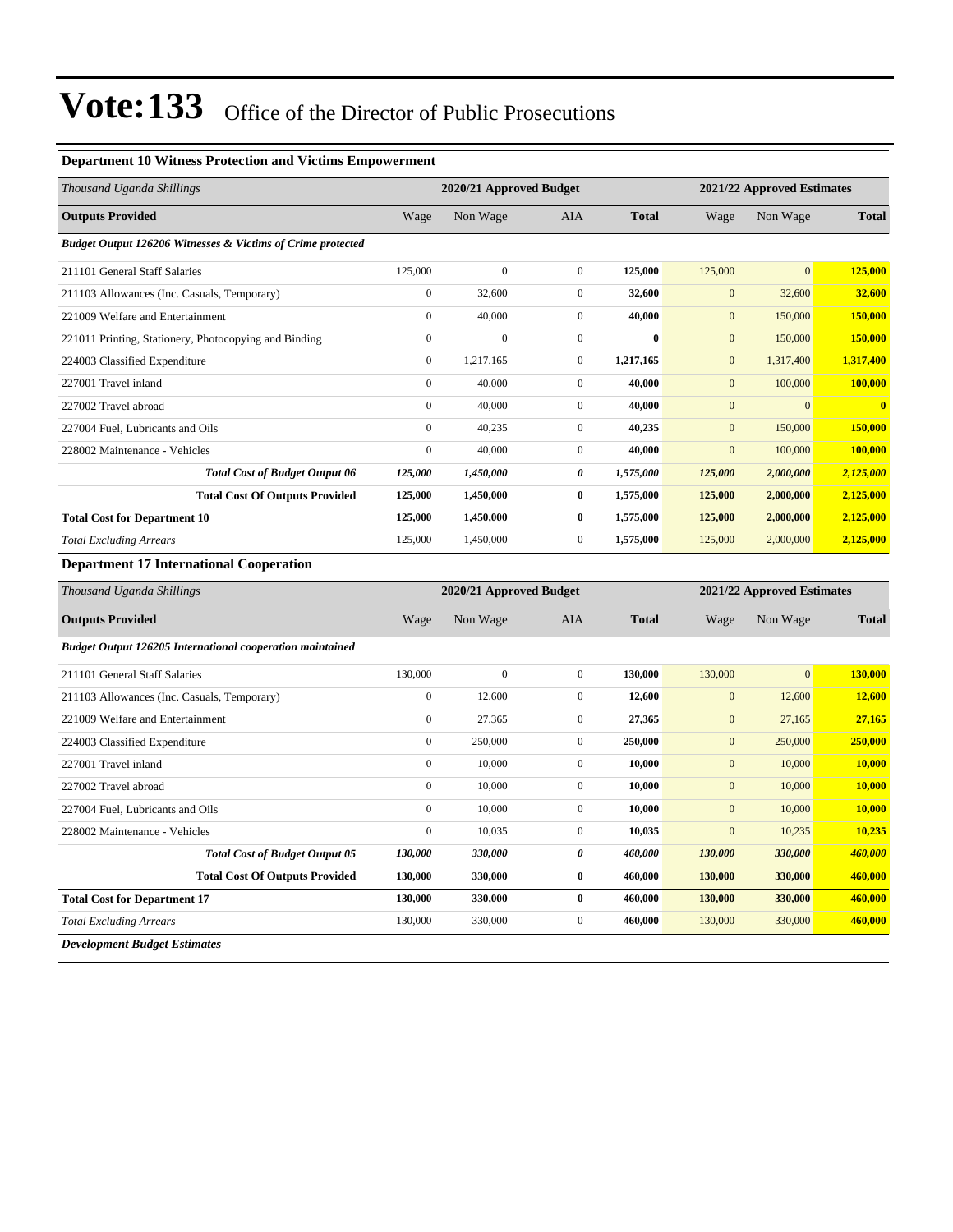| Project 1346 Enhancing Prosecution Services for all (EPSFA)                          |                               |                         |                  |              |                        |                         |                |
|--------------------------------------------------------------------------------------|-------------------------------|-------------------------|------------------|--------------|------------------------|-------------------------|----------------|
| Thousand Uganda Shillings                                                            |                               | 2020/21 Approved Budget |                  |              |                        | 2021/22 Draft Estimates |                |
| <b>Capital Purchases</b>                                                             | <b>GoU Dev't External Fin</b> |                         | <b>AIA</b>       | <b>Total</b> | GoU Dev't External Fin |                         | <b>Total</b>   |
| <b>Budget Output 126272 Government Buildings and Administrative Infrastructure</b>   |                               |                         |                  |              |                        |                         |                |
| 312101 Non-Residential Buildings                                                     | 600,000                       | $\boldsymbol{0}$        | $\overline{0}$   | 600,000      | 2,800,000              | $\mathbf{0}$            | 2,800,000      |
| <b>Total Cost Of Budget Output 126272</b>                                            | 600,000                       | 0                       | 0                | 600,000      | 2,800,000              | $\boldsymbol{\theta}$   | 2,800,000      |
| <b>Total Cost for Capital Purchases</b>                                              | 600,000                       | $\mathbf{0}$            | $\boldsymbol{0}$ | 600,000      | 2,800,000              | $\mathbf{0}$            | 2,800,000      |
| <b>Total Cost for Project: 1346</b>                                                  | 600,000                       | $\boldsymbol{0}$        | $\boldsymbol{0}$ | 600,000      | 2,800,000              | $\mathbf{0}$            | 2,800,000      |
| <b>Total Excluding Arrears</b>                                                       | 600,000                       | $\boldsymbol{0}$        | $\boldsymbol{0}$ | 600,000      | 2,800,000              | $\mathbf{0}$            | 2,800,000      |
| Project 1645 Retooling of Office of the Director of Public Prosecutions              |                               |                         |                  |              |                        |                         |                |
| Thousand Uganda Shillings                                                            |                               | 2020/21 Approved Budget |                  |              |                        | 2021/22 Draft Estimates |                |
| <b>Outputs Provided</b>                                                              | GoU Dev't External Fin        |                         | <b>AIA</b>       | <b>Total</b> |                        | GoU Dev't External Fin  | <b>Total</b>   |
| Budget Output 126201 Financial & Administrative Services Provided                    |                               |                         |                  |              |                        |                         |                |
| 221011 Printing, Stationery, Photocopying and Binding                                | 555,351                       | $\boldsymbol{0}$        | $\boldsymbol{0}$ | 555,351      | 555,351                | $\mathbf{0}$            | 555,351        |
| <b>Total Cost Of Budget Output 126201</b>                                            | 555,351                       | 0                       | 0                | 555,351      | 555,351                | $\boldsymbol{\theta}$   | 555,351        |
| <b>Budget Output 126202 Automated Prosecution Services</b>                           |                               |                         |                  |              |                        |                         |                |
| 222003 Information and communications technology (ICT)                               | 3,860,000                     | $\boldsymbol{0}$        | $\mathbf{0}$     | 3,860,000    | 3,860,000              | $\mathbf{0}$            | 3,860,000      |
| 281504 Monitoring, Supervision & Appraisal of Capital work                           | 240,000                       | $\boldsymbol{0}$        | $\boldsymbol{0}$ | 240,000      | 240,000                | $\mathbf{0}$            | 240,000        |
| <b>Total Cost Of Budget Output 126202</b>                                            | 4,100,000                     | 0                       | 0                | 4,100,000    | 4,100,000              | $\boldsymbol{\theta}$   | 4,100,000      |
| <b>Total Cost for Outputs Provided</b>                                               | 4,655,351                     | $\boldsymbol{0}$        | $\boldsymbol{0}$ | 4,655,351    | 4,655,351              | $\mathbf{0}$            | 4,655,351      |
| <b>Capital Purchases</b>                                                             | <b>GoU Dev't External Fin</b> |                         | <b>AIA</b>       | Total        |                        | GoU Dev't External Fin  | <b>Total</b>   |
| Budget Output 126272 Government Buildings and Administrative Infrastructure          |                               |                         |                  |              |                        |                         |                |
| 312101 Non-Residential Buildings                                                     | 300,000                       | $\boldsymbol{0}$        | $\boldsymbol{0}$ | 300,000      | 300,000                | $\boldsymbol{0}$        | 300,000        |
| <b>Total Cost Of Budget Output 126272</b>                                            | 300,000                       | 0                       | 0                | 300,000      | 300,000                | $\boldsymbol{\theta}$   | <b>300,000</b> |
| <b>Budget Output 126275 Purchase of Motor Vehicles and Other Transport Equipment</b> |                               |                         |                  |              |                        |                         |                |
| 312201 Transport Equipment                                                           | $\boldsymbol{0}$              | $\boldsymbol{0}$        | $\boldsymbol{0}$ | $\bf{0}$     | 4,000,000              | $\boldsymbol{0}$        | 4,000,000      |
| <b>Total Cost Of Budget Output 126275</b>                                            | $\theta$                      | 0                       | 0                | 0            | 4,000,000              | $\boldsymbol{\theta}$   | 4,000,000      |
| Budget Output 126278 Purchase of Office and Residential Furniture and Fittings       |                               |                         |                  |              |                        |                         |                |
| 312203 Furniture & Fixtures                                                          | 300,000                       | $\boldsymbol{0}$        | $\boldsymbol{0}$ | 300,000      | 300,000                | $\mathbf{0}$            | 300,000        |
| Total Cost Of Budget Output 126278                                                   | 300,000                       | 0                       | 0                | 300,000      | 300,000                | $\boldsymbol{\theta}$   | 300,000        |
| <b>Total Cost for Capital Purchases</b>                                              | 600,000                       | $\overline{0}$          | $\mathbf{0}$     | 600,000      | 4,600,000              | $\vert 0 \vert$         | 4,600,000      |
| <b>Arrears</b>                                                                       | <b>GoU Dev't External Fin</b> |                         | <b>AIA</b>       | <b>Total</b> |                        | GoU Dev't External Fin  | <b>Total</b>   |
| <b>Budget Output 126299 Arrears</b>                                                  |                               |                         |                  |              |                        |                         |                |
| 321605 Domestic arrears (Budgeting)                                                  | $\mathbf{0}$                  | $\boldsymbol{0}$        | $\boldsymbol{0}$ | $\bf{0}$     | 1,237,415              | $\mathbf{0}$            | 1,237,415      |
| <b>Total Cost Of Budget Output 126299</b>                                            | $\pmb{\theta}$                | 0                       | 0                | 0            | 1,237,415              | $\boldsymbol{\theta}$   | 1,237,415      |
| <b>Total Cost for Arrears</b>                                                        | $\boldsymbol{0}$              | $\boldsymbol{0}$        | $\boldsymbol{0}$ | 0            | 1,237,415              | $\mathbf{0}$            | 1,237,415      |
| <b>Total Cost for Project: 1645</b>                                                  | 5,255,351                     | $\boldsymbol{0}$        | $\boldsymbol{0}$ | 5,255,351    | 10,492,766             | $\mathbf{0}$            | 10,492,766     |
| <b>Total Excluding Arrears</b>                                                       | 5,255,351                     | $\boldsymbol{0}$        | $\boldsymbol{0}$ | 5,255,351    | 9,255,351              | $\mathbf{0}$            | 9,255,351      |
|                                                                                      | GoU                           | <b>External Fin</b>     | <b>AIA</b>       | <b>Total</b> | GoU                    | <b>External Fin</b>     | <b>Total</b>   |
| <b>Total Cost for Sub-SubProgramme 62</b>                                            | 30,604,122                    | $\bf{0}$                | 0                | 30,604,122   | 40,029,149             | $\boldsymbol{0}$        | 40,029,149     |
| <b>Total Excluding Arrears</b>                                                       | 30,604,122                    | $\boldsymbol{0}$        | $\boldsymbol{0}$ | 30,604,122   | 38,791,734             | $\mathbf{0}$            | 38,791,734     |